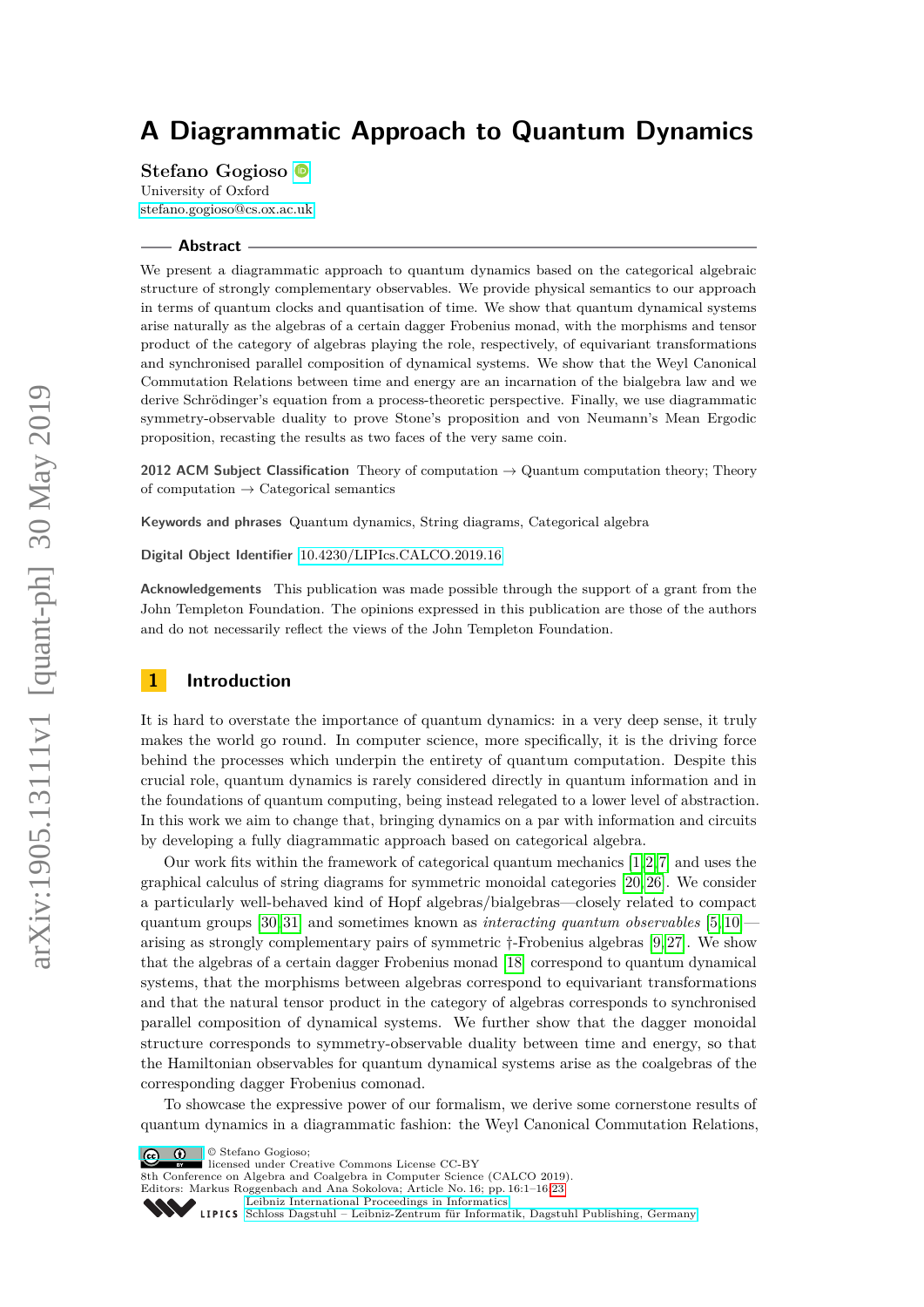#### **16:2 A Diagrammatic Approach to Quantum Dynamics**

Schrödinger's Equation, Stone's proposition and von Neumann's Mean Ergodic proposition. We use non-standard analysis [\[14,](#page-16-7) [15\]](#page-16-8) to deal with infinite-dimensional quantum systems.

# **2 Interacting Quantum Observables**

# **2.1 Quantum Observables**

If  $\mathcal G$  is an object in a dagger symmetric monoidal category, a  $\dagger$ -Frobenius algebra  $\odot$  on  $\mathcal G$  is a pair of a monoid  $(\mathcal{G}, \mathcal{A}, \mathcal{A})$  and a comonoid  $(\mathcal{G}, \mathcal{A}, \mathcal{A}) := (\mathcal{G}, \mathcal{A}^{\dagger}, \mathcal{A}^{\dagger})$  related by *Frobenius law*:

$$
\begin{array}{|c|c|c|c|c|}\n\hline\n\end{array} \hspace{0.2cm} = \hspace{0.2cm} \begin{array}{|c|c|c|c|}\n\hline\n\end{array} \hspace{0.2cm} = \hspace{0.2cm} \begin{array}{|c|c|c|}\n\hline\n\end{array} \hspace{0.2cm} = \hspace{0.2cm} \begin{array}{|c|c|}\n\hline\n\end{array} \hspace{0.2cm} = \hspace{0.2cm} \begin{array}{|c|c|}\n\hline\n\end{array} \hspace{0.2cm} = \hspace{0.2cm} \begin{array}{|c|c|c|}\n\hline\n\end{array} \hspace{0.2cm} (1)
$$

A †-Frobenius algebra is *quasi-special* if the comultiplication is an isometry up to some invertible scalar  $\xi$  and it is *special* if it is an actual isometry (i.e.  $\xi = 1$ ):

<span id="page-1-1"></span>
$$
\begin{array}{c}\n\downarrow \\
\heartsuit\n\end{array} = \xi^{\dagger}\xi\n\end{array}
$$
\n(2)

The positive scalar  $N_{\mathbb{Q}} := \xi^{\dagger} \xi$  is known as the *normalisation factor* for the algebra. Every quasi-special †-Frobenius algebra is proportional to a special one, which we shall see shortly to have physical significance: we use quasi-special algebras merely for reasons of notational convenience. The cup and cap induced by a †-Frobenius algebra satisfy the *snake equation*:

$$
\begin{pmatrix} 0 \\ 0 \end{pmatrix} = \begin{pmatrix} 0 \\ 0 \end{pmatrix} = \begin{pmatrix} 0 \\ 0 \end{pmatrix} \tag{3}
$$

A †-Frobenius algebra is *symmetric* if the cup and cap it induces are symmetric:

<span id="page-1-0"></span>
$$
\begin{pmatrix} 0 \\ 1 \end{pmatrix} = \begin{pmatrix} 0 \\ 0 \end{pmatrix} \qquad \begin{pmatrix} 0 \\ 0 \end{pmatrix} = \begin{pmatrix} 0 \\ 0 \end{pmatrix} \qquad (4)
$$

Special symmetric †-Frobenius algebras are of fundamental importance to quantum information, because they correspond exactly to quantum observables (more precisely, to finite-dimensional C\*-algebras [\[27\]](#page-17-4)). Special *commutative* †-Frobenius algebras in particular correspond to non-degenerate quantum observables, i.e. orthonormal bases. The basis vectors are exactly the *classical states*  $|g\rangle$  for the algebra:

*g* = *g g g* = 1 *g* = *g* † (5)

The leftmost two equations are the *copying* and *deleting* of the classical elements, while the rightmost equation says that classical elements are self-conjugate with respect to the observable. More generally, quasi-special commutative  $\dagger$ -Frobenius algebras  $\circ$  correspond to orthogonal bases in which all vectors have the same square norm  $\langle g|g \rangle = N_{\odot}$ . Because of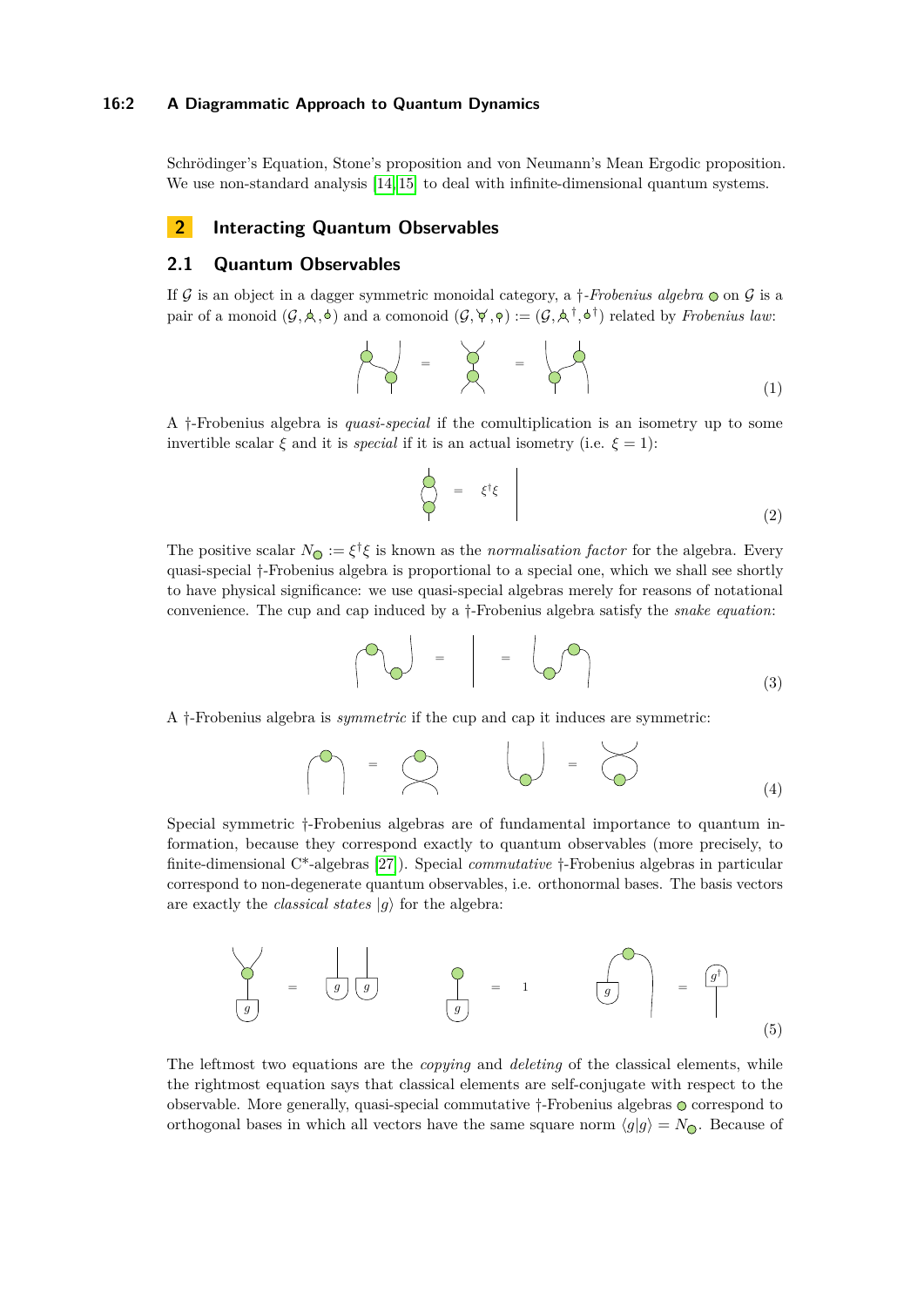this correspondence, we will henceforth liberally refer to quasi-special symmetric †-Frobenius algebras as *quantum observables*, as customary within the categorical quantum mechanics literature.<sup>[1](#page-2-0)</sup> We write K  $\odot$  for the set of classical states.

# **2.2 Interacting Quantum Observables**

 $\triangleright$  **Definition 1.** Let  $(\mathcal{G}, \odot, \bullet)$  be a pair of quasi-special symmetric  $\dagger$ -Frobenius algebras on *the same system* G. We say that  $(G, \mathbb{Q}, \bullet)$  *is a* strongly complementary pair—or a pair *of* interacting *quantum observables—if the following equations—the* bialgebra law*, the two* coherence laws *and the* bone law*—are satisfied:*



*As part of the definition, we also require that the unitary map*  $\varphi$  :  $\mathcal{G} \rightarrow \mathcal{G}$  *defined below—the* antipode*—is self-adjoint (or equivalently self-inverse):*

:= = (7)

Interacting quantum observables automatically satisfy *Hopf's law* and are thus examples of Hopf algebras:

$$
\begin{array}{ccc}\n\bullet & = & \bullet \\
\bullet & = & \bullet \\
\bullet & = & \bullet\n\end{array}\n\tag{8}
$$

Because we are working in a dagger symmetric monoidal category, all equations above imply their dagger versions, so that  $(\mathcal{G}, \mathbb{Q}, \bullet)$  is a pair of interacting quantum observables if and only if  $(\mathcal{G}, \bullet, \bullet)$  is. To get some intuition as to the meaning of the defining equations, we look at the characterisation [\[16,](#page-16-9) [21\]](#page-17-5) of the pairs with  $\odot$  special and commutative in the category fHilb of finite-dimensional Hilbert spaces and complex linear maps.

**Proposition 2.** The pairs  $(G, \mathbb{Q}, \bullet)$  of interacting quantum observables in fHilb where  $\bullet$ *is special and commutative are exactly the* group algebras  $\mathbb{C}[G]$  *for finite groups*  $G$ *, with*  $\odot$ *corresponding to some orthonormal basis*  $(|g\rangle)_{g \in G}$  *labelled by the group elements,*  $\bullet := |1_G\rangle$ and  $\bigwedge$  the linear extension of the multiplication of  $G$ :



<span id="page-2-0"></span><sup>1</sup> Though the term is usually referred to *special* algebras, our generalisation to quasi-special maintains an exact correspondence with observables in fHilb and hence does not change the semantics.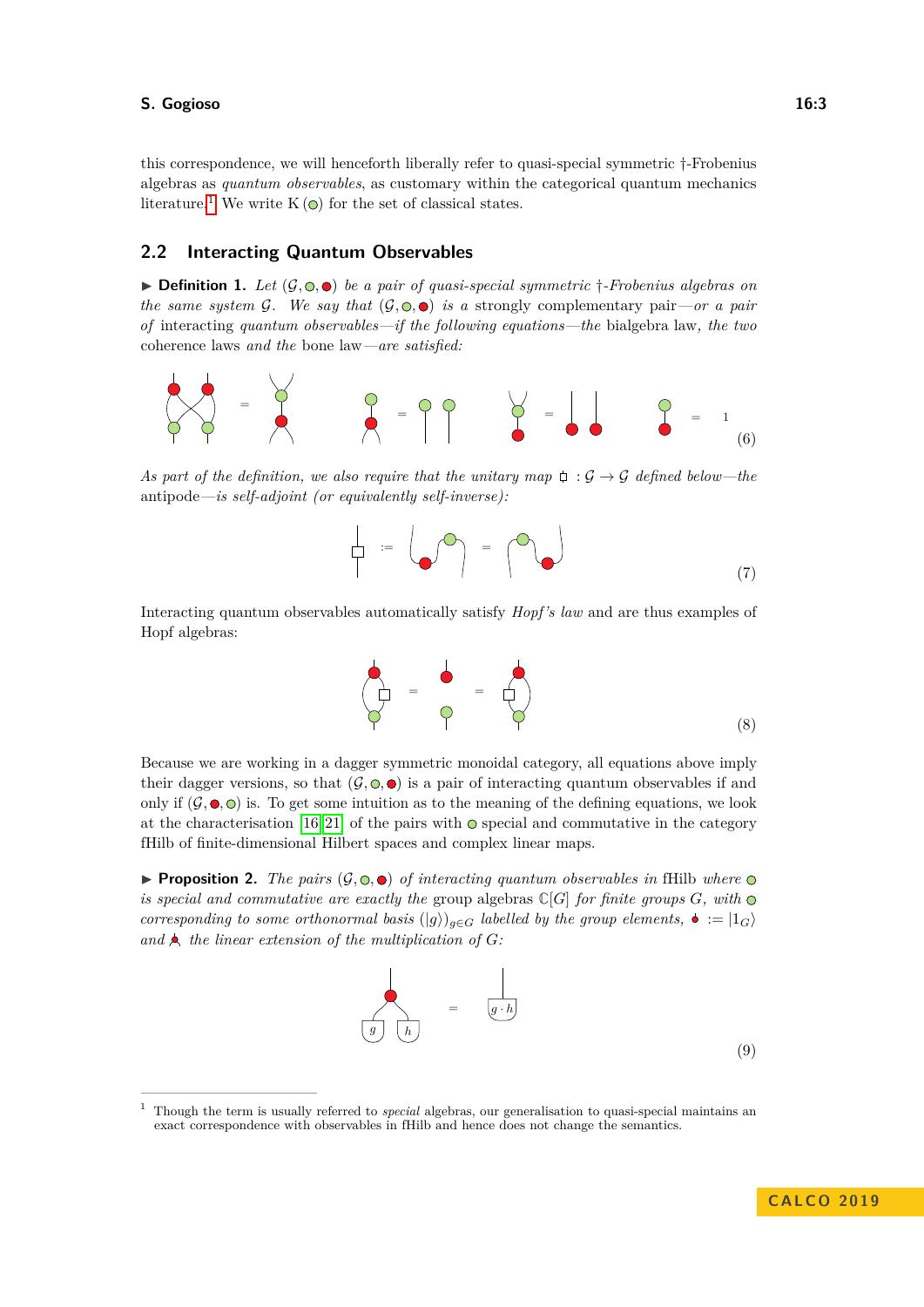#### **16:4 A Diagrammatic Approach to Quantum Dynamics**

*Then antipode always corresponds to the group inverse:*

$$
\begin{array}{|c|c|}\n\hline\n\vdots & \vdots & \vdots \\
\hline\n(g) & \multicolumn{3}{|c|}{=} & \text{(10)}\n\end{array}
$$

*The classical states*  $|\chi\rangle$  *for G* are exactly those in the following form, where  $\chi$  :  $G \to \mathbb{C}$  *is a multiplicative character for G:*

$$
|\chi\rangle := \sum_{g \in G} \chi(g) |g\rangle \tag{11}
$$

*If G is abelian, then the pair*  $(G, \bullet, \odot)$  *corresponds to the Pontruagin dual group*  $G^{\wedge}$ *.* 

By thinking of the comonoid  $(\forall, \varphi)$  as copying/deleting group elements and of the monoid  $(\star, \bullet)$  as a "coherent"/linear version of the group multiplication and unit, the defining equations for interacting quantum observables acquire a rather obvious meaning:

- **1.** the bialgebra law and left coherence law say that group multiplication sends elements which can be copied/deleted to elements which can be copied/deleted;
- **2.** the right coherence law and the bone law say that the group unit is itself and element which can be copied/deleted;
- **3.** the requirement that the antipode is self-inverse is necessary to prove Hopf's law, which in turn implies that elements have inverses (given by the antipode itself);
- **4.** the requirement that the antipode is self-inverse also implies that group multiplication sends self-conjugate elements for  $\odot$  to self-conjugate elements for  $\odot$  and the the group unit is itself self-conjugate for  $\odot$  [\[10,](#page-16-4) [16\]](#page-16-9).

This means that we can think of interacting quantum observables as "coherent groups", i.e. groups embedded into an environment in which †-Frobenius algebras are available (e.g. in the compact-closed complex linear context). This is consistent with the fact that such coherent groups are particularly well-behaved examples of compact quantum groups [\[13,](#page-16-10) [30,](#page-17-2) [31\]](#page-17-3)—at least within the context of dagger compact categories of finite-dimensional vectors spaces over a field equipped with a self-inverse automorphism (acting as *conjugation*).

# **2.3 Dagger Frobenius Monads**

Given any monoid  $(G, \blacktriangle, \blacktriangle)$  in a monoidal category, we can always define a monad by sending  $\mathcal{H} \mapsto \mathcal{H} \otimes \mathcal{G}, f \mapsto f \otimes id_{\mathcal{G}}$  and considering the following multiplication and unit:



The monad laws reduce to associativity and bilateral unitality for the monoid itself:



If the category is dagger monoidal and the monoid is part of a †-Frobenius algebra, then the monad is in fact a *dagger Frobenius monad* [\[18\]](#page-16-6), i.e. it satisfies the following law relating it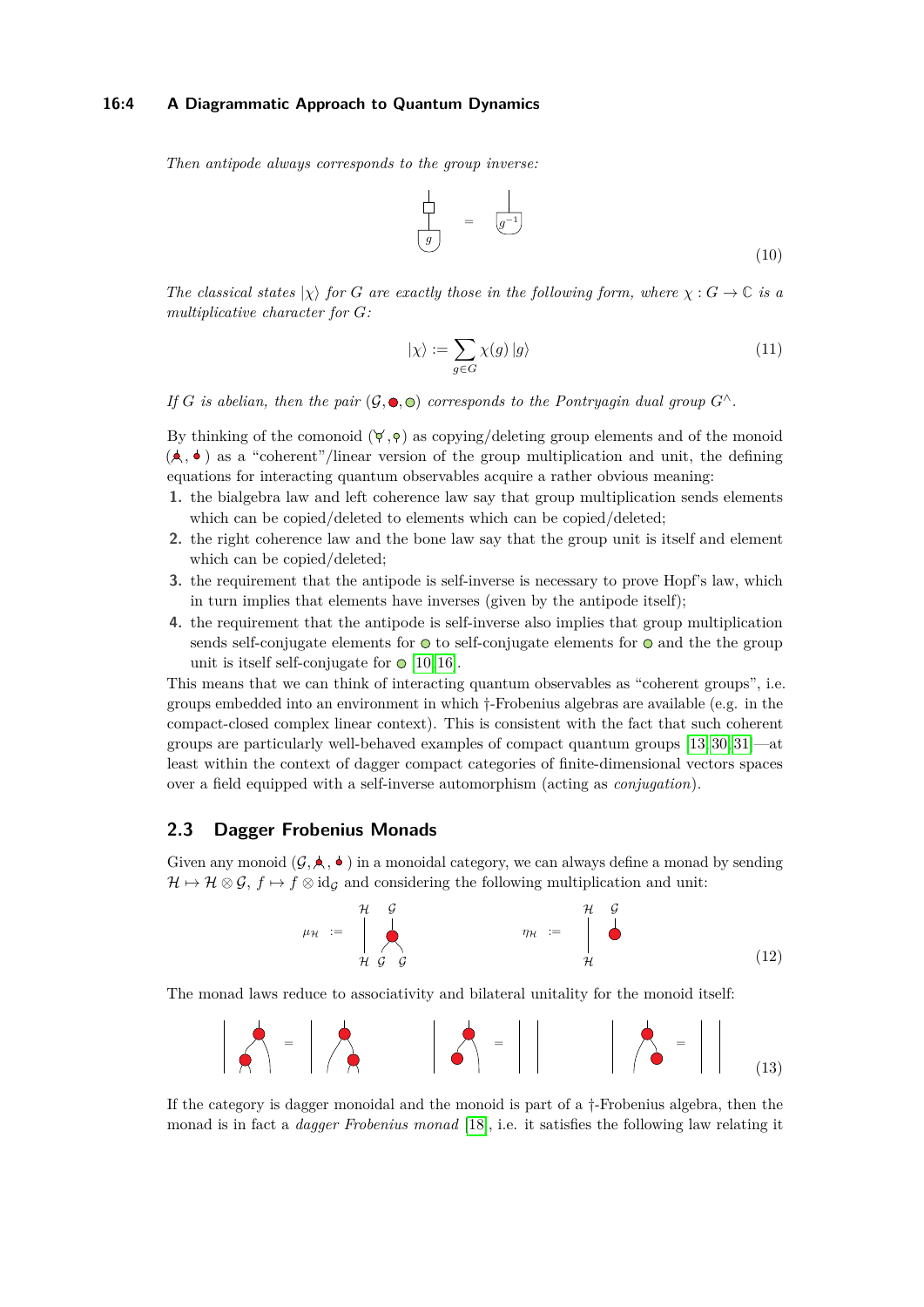to the comonad induced by the comonoid  $(\mathcal{G}, \forall, \bullet)$ :

$$
\left| \left| \left\langle \bullet \right| \right| = \left| \left\langle \bullet \right| \right| \right|
$$
 (14)

Because no ambiguity can arise, we write  $\_\otimes \bullet$  to denote both the monad given by  $(\mathcal{G}, \star, \bullet)$ and the comonad given by  $(G, \checkmark, \bullet)$ . The *algebras* for the dagger Frobenius monad \_ ⊗ are the morphisms  $\alpha : \mathcal{H} \otimes \mathcal{G} \to \mathcal{H}$  such that:



In the original [\[18\]](#page-16-6), these are referred to more specifically as *FEM-algebras*, for *Frobenius Eilenberg-Moore algebras*. Just as the "Eilenberg-Moore/EM" qualifier is customarily dropped for algebras of a monad, we shall here also drop the "Frobenius/FEM" qualifier for the algebras of dagger Frobenius monads, because FEM-algebras are the natural notion in the dagger Frobenius context.

<span id="page-4-0"></span>**Proposition 3.** When  $(\mathcal{G}, \mathbb{Q}, \bullet)$  is a pair of interacting quantum observables, the right*most condition above in the definition of algebras for the monad \_* ⊗ *can be equivalently reformulated as follows:*



# **3 Quantum Clocks**

In a very practical sense, time is ticked by clocks. If we know that a dynamical system and a clock are synchronised, then we can know the exact state of the system without ever looking at it, by just knowing what time the clock is displaying (assuming we know the initial state for the system). The kinds of dynamics admissible for systems synchronised with a given clock depend on the structure of the clock: clocks with more time states can be synchronised with more systems. If one interprets dynamics as time-translation symmetry—the approach that we take in this work—this means that the dynamical system has to be a representation for whatever time-translation group is associated with the clock.

The interpretation of dynamics as time-translation symmetry may appear causally problematic: after all, what does it mean to have entanglement across time? A full discussion of this issue would take more words than can fit in the margins of these pages, but we hope the following will at least convince the reader that the point of view we've adopted might not be as preposterous as it may at first seem.

When thinking about time, we can take two perspectives: an *internal* perspective reflecting time as *dynamically* experienced by those immersed in its flow—and an *external* perspective—reflecting time as *statically* experienced by those staring at it from the outside.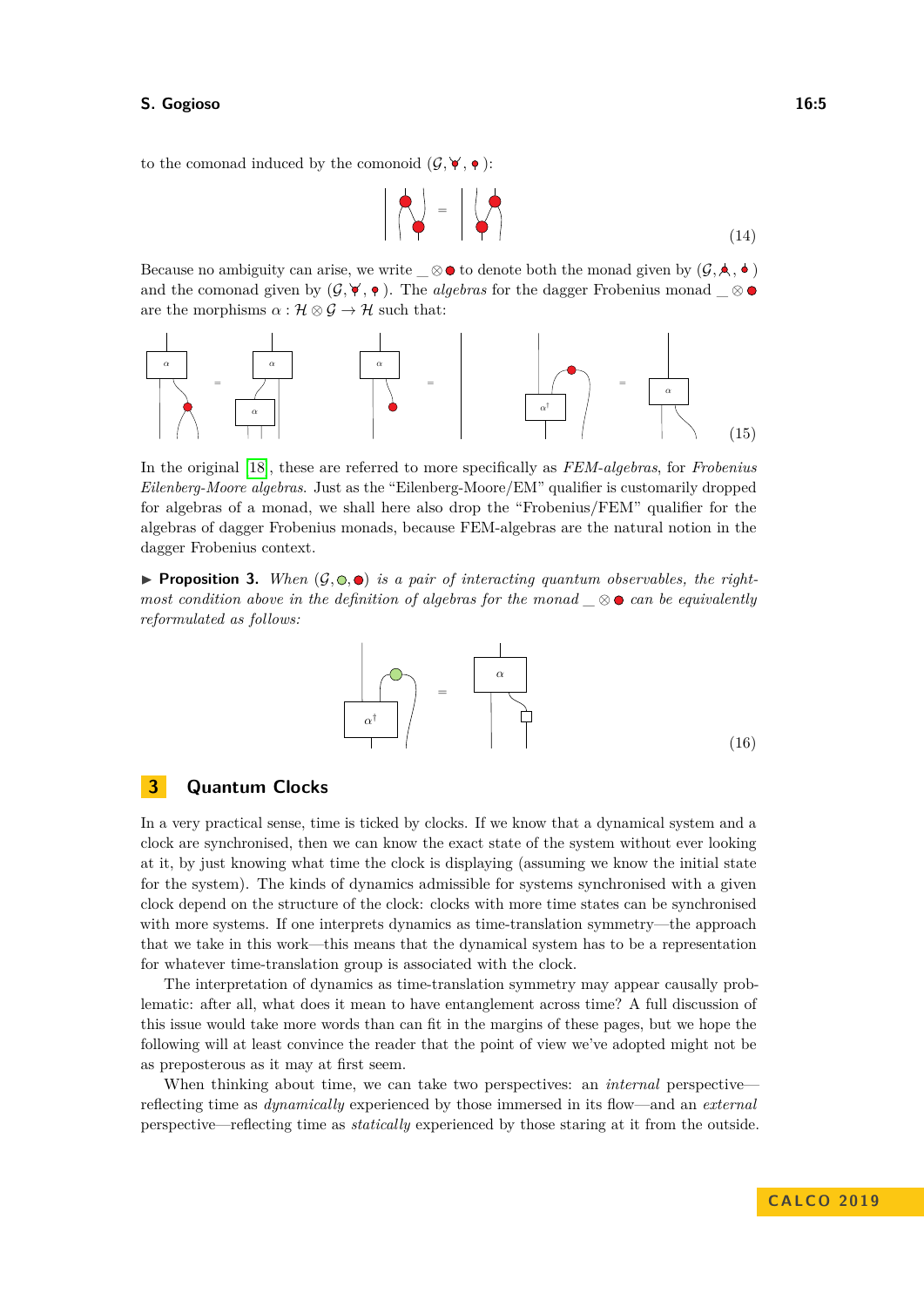#### **16:6 A Diagrammatic Approach to Quantum Dynamics**

Mathematically, the internal perspective roughly corresponds to the idea of time evolution as the solution of differential equations: an instantaneous state is given and propagated forward instant by instant according to the laws of dynamics. The external perspective, on the other hand, corresponds to the idea of spacetime: everything which happens in the entire history of a mathematical objects is already crystallised in front of the eyes of those studying it, its evolution merely a matter of choosing and relating equal-time slices.

In the case of quantum dynamics, the external perspective amounts to thinking of dynamical systems as static, their entire history of evolution  $(|\psi_t\rangle)_t$  encoded in an entangled state  $\sum_{t} |\psi_t\rangle \otimes |t\rangle$ , where we selected a suitably large ancillary quantum system  $\mathcal{G}$ —a *quantum clock*, as we shall call it—equipped with a choice of *time observable* labelling the time states  $|t\rangle$ . This idea was already clear in the formulation of Feynman's clock [\[11,](#page-16-11) [12\]](#page-16-12): therein, the computation of the dynamics of a quantum system is reduced to the computation of the ground state of a certain Hamiltonian, resulting precisely in the system-clock entangled state detailed above. Causality and dynamics arise from the choice of a specific group structure on the time states—the *time-translation group*—corresponding to a strongly complementary quantum observable  $\bullet$ : the time observable chooses the time slices for the dynamical system, the group structure relates them causally and dynamically.

For an internal observer, living inside the quantum dynamical system, the classical evolution  $(|\psi_t\rangle)_t$  is indistinguishable from the external application of time-translation symmetry to slices of definite time value  $|t\rangle$ : to such an internal observer, time behaves as an external classical parameter. To an external observer, on the other hand, the difference between the two perspectives is truly one of expressive power: taking the internal perspective forces them to work in the time observable for the quantum clock, while taking the external perspective allows the to freely change their point of view, yielding additional insights and more direct proofs of canonical results.

### **3.1 Quantum clocks from interacting quantum observables – Take I**

Here, we restrict our attention to four inter-related kinds of dynamics: discrete periodic, discrete, continuous periodic and continuous.

- **1.** Systems with continuous dynamics correspond to the the usual choice of time-translation group **R** (continuous time).
- **2.** Systems with continuous periodic dynamics correspond to a choice of time-translation group in the form  $\mathbb{R}/T\mathbb{Z}$  for some positive period  $T \in \mathbb{R}$ . They are exactly the systems with continuous dynamics where the dynamics are periodic.
- **3.** Systems with discrete dynamics correspond to the choice of time-translation group **Z**. Sampling systems with continuous dynamics at equally spaced discrete intervals of time yields systems with discrete dynamics. These are the systems which are effectively synchronised with ordinary clocks (as long as we assume access to infinite time counters which never cycle).
- **4.** Systems with discrete periodic dynamics correspond to a choice of time-translation group in the form  $\mathbb{Z}_N$  for some positive period  $N \in \mathbb{N}$ . Sampling systems with continuous periodic dynamics (with period  $T \in \mathbb{R}$ ) at equally spaced discrete intervals of time (spaced by some positive  $\Delta t \in \mathbb{R}$  dividing the period *T*) yields systems with discrete dynamics (with  $N := T/\Delta t$ ). These are the systems which are effectively synchronised with ordinary clocks having finite time counters—from 12-hour wall clocks, with their 43200 time states, to high-precision atomic clocks.

When *G* is one of the time-translation groups above, a dynamical system *governed by G*—i.e. one which can be synchronised with clocks having *G* as the associated time-translation group—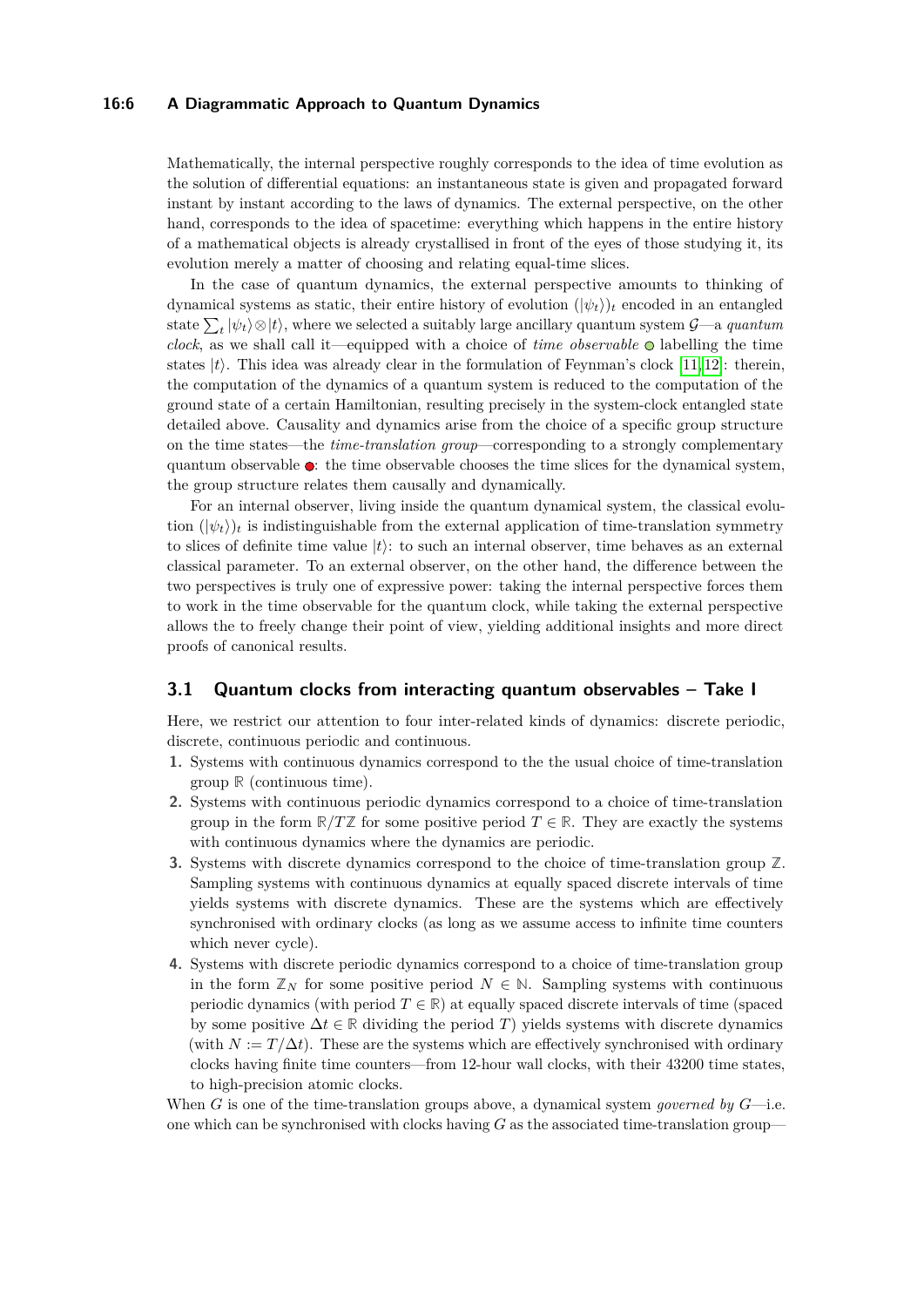is simply a representation  $(U_q)_{q \in G}$  of *G* in some appropriate category modelling the physical context of interest. In particular, a quantum dynamical system is just a unitary representation  $(U_q)_{q \in G}$  of G on some Hilbert space  $\mathcal{H}$ , with appropriate continuity requirements impose where necessary.

The identification of quantum dynamical systems with unitary representations is the mainstream view in quantum dynamics, but it introduces an unpleasant asymmetry between the physical systems—which are quantum—and time—which is instead a classical parameter external to the quantum realm. This asymmetry did not escape the attention of the founders of quantum mechanics, and the history of attempts to quantise time is long and rife with controversy. We refer the reader interested in such history to some very good works dedicated specifically to the topic  $[4, 19, 23, 24]$  $[4, 19, 23, 24]$  $[4, 19, 23, 24]$  $[4, 19, 23, 24]$ : in this work, we will instead avoid such controversies altogether, by taking an external "static" view of quantum dynamical systems.

For the purposes of dynamics, we have seen that a clock—a physical system—can be abstracted to a time-translation group *G*—an algebraic structure that it can be endowed with. If we take an ordinary clock—the states of which are the possible instants of the time ticks—and we quantise it, we obtain a *quantum clock*—the states of which are now *wavefunctions* over the space of states for the original clock. In this interpretation, quantum clocks should be quantum systems equipped with the structure of a group algebra  $\mathbb{C}[G]$  for the time-translation group *G*.

In the case  $G = \mathbb{Z}_N$  of discrete periodic dynamics we already know what to do: a quantum clock is finite-dimensional Hilbert space  $\mathcal{G}-a$  quantum system, living in the dagger compact category fHilb—endowed with a pair  $(\mathcal{G}, \mathbb{Q}, \bullet)$  of interacting quantum observables corresponding to  $\mathbb{C}[\mathbb{Z}_N]$ —a pair of categorical algebraic structures. Unlike classical clockswhere a single algebraic object was needed—quantum clocks need an interacting *pair* of algebraic structures: one to pin down the time states (the observable  $\circledcirc$ ) and another one to endow them with the  $\mathbb{Z}_N$  group structure (the observable  $\bullet$ ).

# **3.2 Infinite-dimensional quantum systems**

This approach—modelling quantum clocks using interacting quantum observables—will work well for finite-dimensional quantum dynamical systems with discrete periodic dynamics, which are by themselves of significant interest: they were extensively studied by Weyl [\[28,](#page-17-8) [29\]](#page-17-9) and can be used to formalise Feynman's clock construction [\[11,](#page-16-11) [12,](#page-16-12) [22\]](#page-17-10). However, it cannot immediately be generalised to the other kinds of dynamics which we are interested in: the only pairs of interacting quantum observables in the dagger symmetric monoidal category Hilb of Hilbert spaces and continuous linear maps are the ones corresponding to finite groups. Technically, Hilb doesn't even have quantum observables as we defined them: an orthonormal basis  $(|e_i\rangle)_{i=1}^{\infty}$  of an infinite-dimensional separable Hilbert space is still associated with pair of a commutative comultiplication  $\forall := \sum_{i=1}^{\infty} (|e_i\rangle \otimes |e_i\rangle) \langle e_i|$  and multiplication  $\forall = \forall$ <sup>†</sup> satisfying the Frobenius law—as well as an alternative equation making classical states self-conjugate—but we have to let go of the counit  $\phi$  and unit  $\phi$  in the passage from finiteto infinite-dimensional Hilbert spaces [\[3\]](#page-16-15). Indeed, the unit for such an algebra would have to take the form  $\phi = \sum_{i=1}^{\infty} |e_i\rangle$ , a vector which would have infinite norm.

In order to gain access to interacting quantum observables corresponding to infinite group algebras, we work in a symmetric monoidal category of non-standard Hilbert spaces and *?***C**-linear maps known as *?*Hilb [\[14,](#page-16-7)[15\]](#page-16-8), where *?***C** is the field of non-standard complex numbers. The objects of <sup>\*</sup>Hilb are non-standard Hilbert spaces which are *hyperfinite*-dimensional, i.e. which have orthonormal bases in the form  $(|e_i\rangle)_{i=1}^n$  where  $n \in \star \mathbb{N}$  is a non-standard natural number (the *dimension* of the non-standard Hilbert space); in particular, \*Hilb contains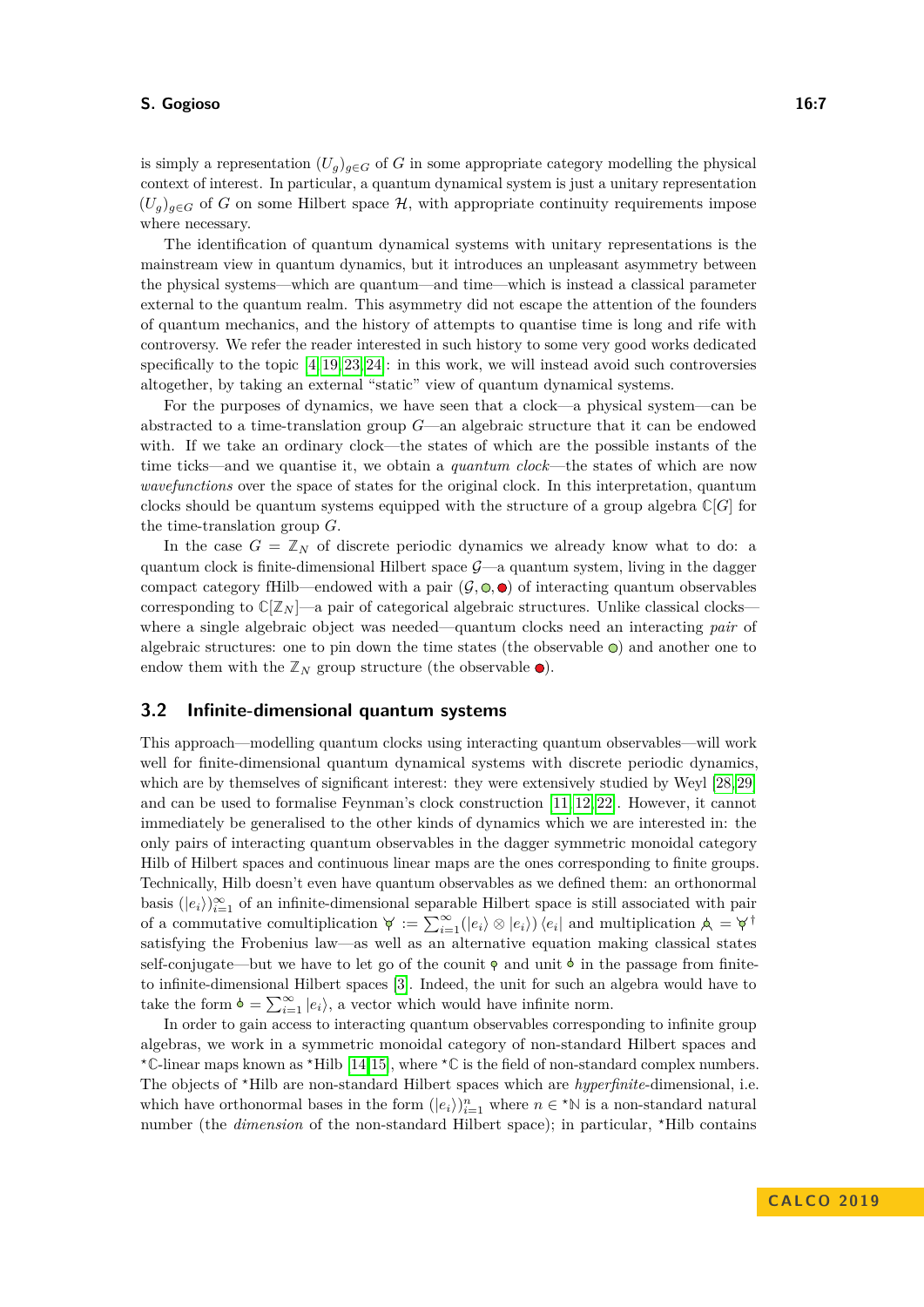#### **16:8 A Diagrammatic Approach to Quantum Dynamics**

symmetric monoidal sub-categories equivalent to fHilb and Hilb (up to infinitesimals). Even though *n* may be an infinite natural, from a non-standard perspective the objects of \*Hilb are finite-dimensional spaces: this means that  $*$ Hilb is dagger compact, has special symmetric †-Frobenius algebras and contains the extra strongly complementary pairs which we need to talk about quantum dynamics.

The easiest way to work with *?*Hilb is by using the *Transfer Principle*: if a construction indexed by *n* can be made on *n*-dimensional Hilbert spaces for all  $n \in \mathbb{N}$ , then it can be uniquely extended to *n*-dimensional non-standard Hilbert spaces for all  $n \in \mathbb{N}$ . For an extensive introduction to non-standard analysis and the Transfer Principle we refer the reader to Refs. [\[17,](#page-16-16)[25\]](#page-17-11). For example, if  $(|e_i\rangle)_{i=1}^n$  is an orthonormal basis for an *n*-dimensional Hilbert space, we can always define the unit for the associated quantum observable as  $\phi = \sum_{i=1}^{n} |e_i\rangle$ : by the Transfer Principle, this means that we can also do so for an orthonormal basis  $(|e_i\rangle)_{i=1}^n$  of an object of \*Hilb where *n* is an infinite natural. The vector  $\phi = \sum_{i=1}^n |e_i\rangle$  has a well-defined infinite square norm  $\sum_{i=1}^{n} \langle e_i | e_i \rangle = n$  and can be normalised to  $\frac{1}{\sqrt{n}} \sum_{i=1}^{n} |e_i \rangle$  as one would ordinarily do in a finite-dimensional Hilbert space. This latter example shows that, when *n* is infinite, \*Hilb features some genuinely new quantum states:  $\frac{1}{\sqrt{n}} \sum_{i=1}^{n} |e_i\rangle$  is *finite*, in the sense that it has finite norm, but not *near-standard*, in the sense that it is not infinitesimally close to any vector in the corresponding standard Hilbert space. These extra states are the key to constructing the interacting quantum observables we need.

The trick to constructing quantum clocks in *?*Hilb is to think of all time-translation groups as actually discrete and periodic, at least in the non-standard sense. Consider the abelian group  $^{\star}\mathbb{Z}_{\omega}$  formed by the non-standard integers modulo some positive non-standard natural  $\omega \in$  <sup>\*</sup>N. When  $\omega$  is finite, these are the usual finite cyclic groups. When  $\omega$  is infinite, however, these groups are always very large, and contain  $\mathbb{Z}$  as a subgroup. Indeed, we can take the following representatives for the elements of  $^{\star}\mathbb{Z}_{\omega}$ :

$$
{}^{\star}\mathbb{Z}_{\omega} := \left( \left\{ -\left\lfloor \frac{\omega - 1}{2} \right\rfloor, ..., + \left\lfloor \frac{\omega}{2} \right\rfloor \right\}, +, 0 \right) \tag{17}
$$

If  $i, j \in \mathbb{Z}$  then  $i + j$  is always finite and no modular reduction ever occurs, so that addition of *i* and *j* in <sup>\*</sup> $\mathbb{Z}_\omega$  is the same as addition in  $\mathbb{Z}$ . Now let  $\omega_{uv}, \omega_{iv} \in {}^{\star} \mathbb{R}$  be non-infinitesimal positive non-standard reals with  $\omega_{uv}\omega_{ir} = \omega \in \Sigma^* N$  and consider the following subset of  $\Sigma^* R$ :

$$
\frac{1}{\omega_{\text{uv}}} \star \mathbb{Z}_{\omega} := \left\{ \frac{n}{\omega_{\text{uv}}} \in \star \mathbb{R} \; \middle| \; n \in \left\{ -\left\lfloor \frac{\omega - 1}{2} \right\rfloor, \dots, + \left\lfloor \frac{\omega}{2} \right\rfloor \right\} \right\}
$$
(18)

The subset  $\frac{1}{\omega_{uv}} \chi^2_{\omega}$  inherits the group structure of  $\chi^2_{\omega}$ . The uv/ir suffixes for the numbers  $\omega_{\rm uv}$  and  $\omega_{\rm ir}$  originate from a habit, typical of quantum field theory, to distinguish between "infra-red" infinities— arising because space is infinitely large—and "ultra-violet" infinities arising because space is infinitely fine: the parameter  $\omega_{uv}$  controls how fine the subdivision of  $* \mathbb{R}$  specified by  $\frac{1}{\omega_{uv}} * \mathbb{Z}_{\omega}$  is, while the parameter  $\omega_{ir} = \omega/\omega_{uv}$  controls how large a portion of  $*$ **R** it covers.

For different choices of parameters  $\omega_{uv}, \omega_{ir} \in {}^{\star}\mathbb{R}$ , the discrete periodic non-standard groups  $\frac{1}{\omega_{uv}}\star\mathbb{Z}_{\omega}$  can be used to approximate all the time-translation groups which we are interested in. In what follows, we write  $\left(\frac{1}{\omega_{uv}} \star \mathbb{Z}_{\omega}\right)$ fin for the subgroup formed by the finite elements, i.e. by those elements which are finite reals. <sup>[2](#page-7-0)</sup> If  $x \in \left(\frac{1}{\omega_{uv}} \times \mathbb{Z}_\omega\right)$  $_{\text{fin}}$ , we write st  $(x)$ 

<span id="page-7-0"></span><sup>2</sup> Note to the reader versed in non-standard analysis: this is an *external* subgroup and is only used for the purpose of connecting the non-standard groups to their standard counterparts. It is never used in any constructions within *?*Hilb.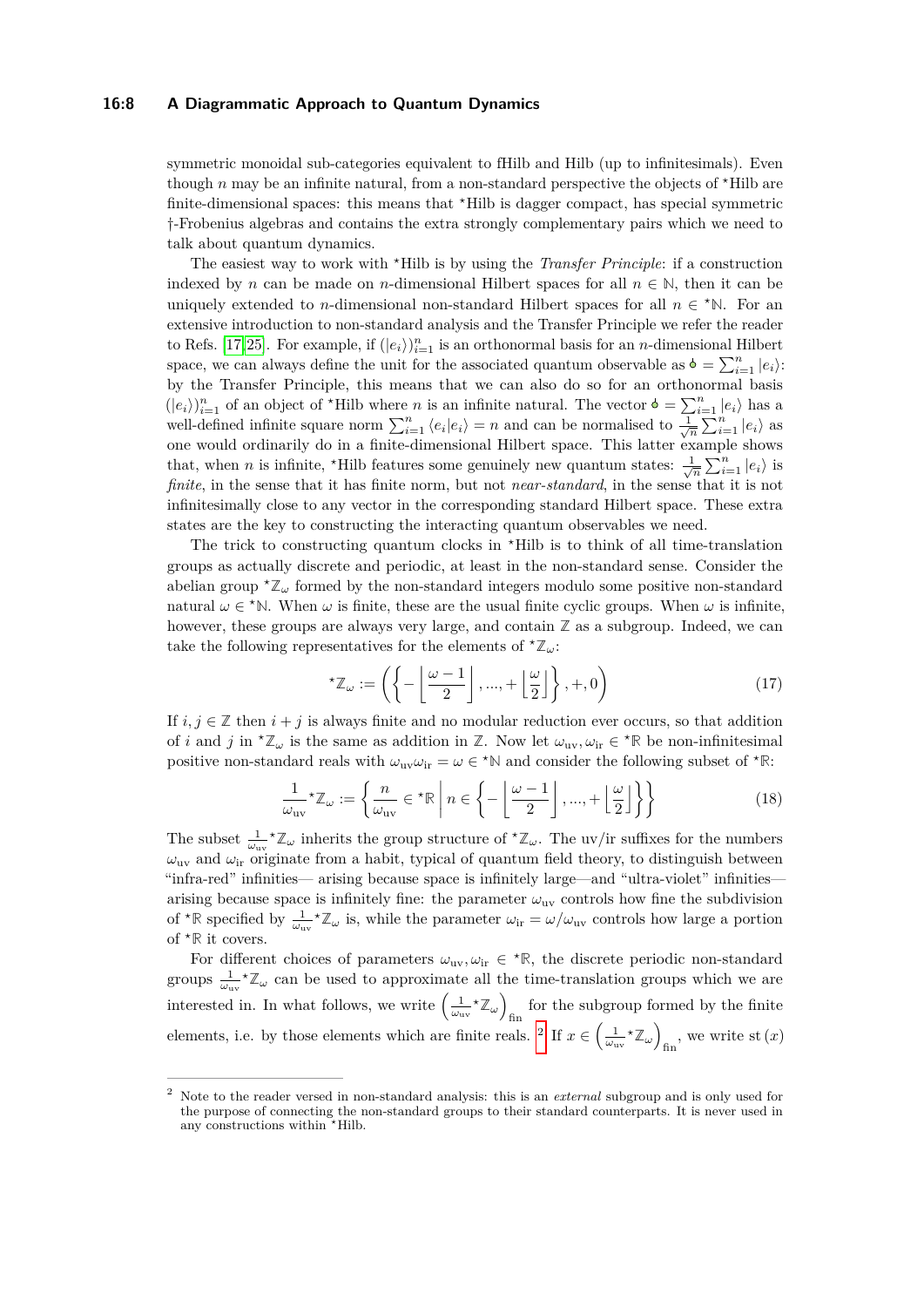for the unique standard real which is infinitesimally close to *x*.

<span id="page-8-1"></span>**Proposition 4.** Let  $\omega_{uv}, \omega_{ir} \in {}^{\star} \mathbb{R}$  be non-infinitesimal positive non-standard reals such that  $\omega := \omega_{uv} \omega_{ir} \in \text{R}^{\star} \mathbb{N}$  *is integer. The time-translation groups G for discrete periodic, discrete, continuous periodic and continuous dynamics are exactly the standard groups which can be obtained as quotient by infinitesimals of the subgroup of finite elements of*  $\frac{1}{\omega_{uv}} \times \mathbb{Z}_{\omega}$ .

$$
G = \text{st}\left(\left(\frac{1}{\omega_{uv}} \star \mathbb{Z}_{\omega}\right)_{fin}\right) \tag{19}
$$

*More specifically, we have the following combinations:*

- **1.** *if*  $\omega_{uv}$  *is finite and*  $\omega_{ir}$  *is finite we obtain the discrete periodic case*  $G = \frac{1}{\text{st}(\omega_{uv})} \mathbb{Z}_{\omega} \cong \mathbb{Z}_{\omega}$ ;
- 2. *if*  $\omega_{uv}$  *is finite and*  $\omega_{ir}$  *infinite we obtain the discrete case*  $\frac{1}{\text{st}(\omega_{uv})}\mathbb{Z} \cong \mathbb{Z}$ ;
- **3.** *if*  $\omega_{uv}$  *is infinite and*  $\omega_{ir}$  *is finite we obtain the continuous periodic case*  $\mathbb{R}/\mathrm{st}(\omega_{ir})\mathbb{Z}$ *;*
- **4.** *if*  $\omega_{uv}$  *is infinite and*  $\omega_{ir}$  *is infinite we obtain the continuous case*  $\mathbb{R}$ *.*

*Hence all standard time-translation groups listed above can be approximated, up to infinitesimals, by the subgroup of finite elements of a discrete periodic non-standard group.*

# **3.3 Quantum clocks from interacting quantum observables – Take II**

Armed with our dagger compact category *?*Hilb and with approximations of our favourite time-translation groups by discrete periodic non-standard groups, we are finally in a position to define our quantum clocks.

 $\triangleright$  **Definition 5.** *A* quantum clock *is a pair of interacting quantum observables*  $(\mathcal{G}, \mathbf{\odot}, \bullet)$  *in <sup>∗</sup>Hilb with*  $\odot$  *special commutative, equipped with a group isomorphism* (K  $(\odot)$ ,  $\star$ ,  $\bullet$  )  $\cong \frac{1}{\omega_{\mu\nu}}$ <sup>*\**</sup>  $\mathbb{Z}_{\omega}$ for some non-infinitesimal positive  $\omega_{uv}, \omega_{ir} \in {}^{\star} \mathbb{R}$  with  $\omega := \omega_{uv} \omega_{ir} \in {}^{\star} \mathbb{N}$ . We refer to  $\frac{1}{\omega_{uv}} {}^{\star} \mathbb{Z}_{\omega_{uv}}$ 

*as the* time-translation group *and to* st  $\left( \left( \frac{1}{\omega_{uv}} \star \mathbb{Z}_{\omega} \right)_{fin} \right)$  *as the associated* standard timetranslation group. We refer to the classical states  $K(\circ)$  of  $\circ$  as the (clock) time states—which *we index as*  $|t\rangle$  *using the elements*  $t \in \frac{1}{\omega_{uv}} \times \mathbb{Z}_{\omega}$ —*and to the observable*  $\odot$  *as the* clock time observable*.*

Note that the specific choice of  $\frac{1}{\omega_{uv}} \times \mathbb{Z}_{\omega}$ —i.e. the specific choice of parameters  $\omega_{uv}, \omega_{ir}$ —is part of the data of a quantum clock. We will only mention it explicitly when relevant, to lighten the notation.

<span id="page-8-2"></span>**Proposition 6.** Quantum clocks with non-standard time-translation group  $\frac{1}{\omega_{uv}}\star\mathbb{Z}_\omega$  exist for *all non-infinitesimal positive*  $\omega_{uv}, \omega_{ir} \in {}^{\star} \mathbb{R}$  *with*  $\omega := \omega_{uv} \omega_{ir} \in {}^{\star} \mathbb{N}$ *.* 

In the case of infinite-dimensional quantum clocks, working in the non-standard setting gives us access to a lot of states and linear maps which would not be well-defined in the standard setting, let alone continuous. On a quantum clock with time-translation group  $\frac{1}{\omega_{uv}}\star\mathbb{Z}_{\omega}$ , for example, we can construct the following *plane-wave states* indexed by all  $E^{\mu} \in \frac{1}{\omega_{ir}} \star \mathbb{Z}_{\omega}$  (note the switch from  $\omega_{uv}$  to  $\omega_{ir}$ ):

<span id="page-8-0"></span>
$$
|E\rangle := \sum_{t \in \frac{1}{\omega_{\text{uv}}} \star \mathbb{Z}_{\omega}} e^{i2\pi \frac{Et}{\omega}} |t\rangle \tag{20}
$$

<span id="page-8-3"></span>In particular, we have that  $\langle E|t \rangle = e^{-i2\pi E t}$ . This is exactly the phase that an energy eigenstate with energy *E* acquires after time *t* has passed. As the following result shows, this is no coincidence: in a quantum clock  $(\mathcal{G}, \mathbb{Q}, \bullet)$ , the classical states  $|E\rangle$  for  $\bullet$  always label the possible energy values that the corresponding dynamical systems can have.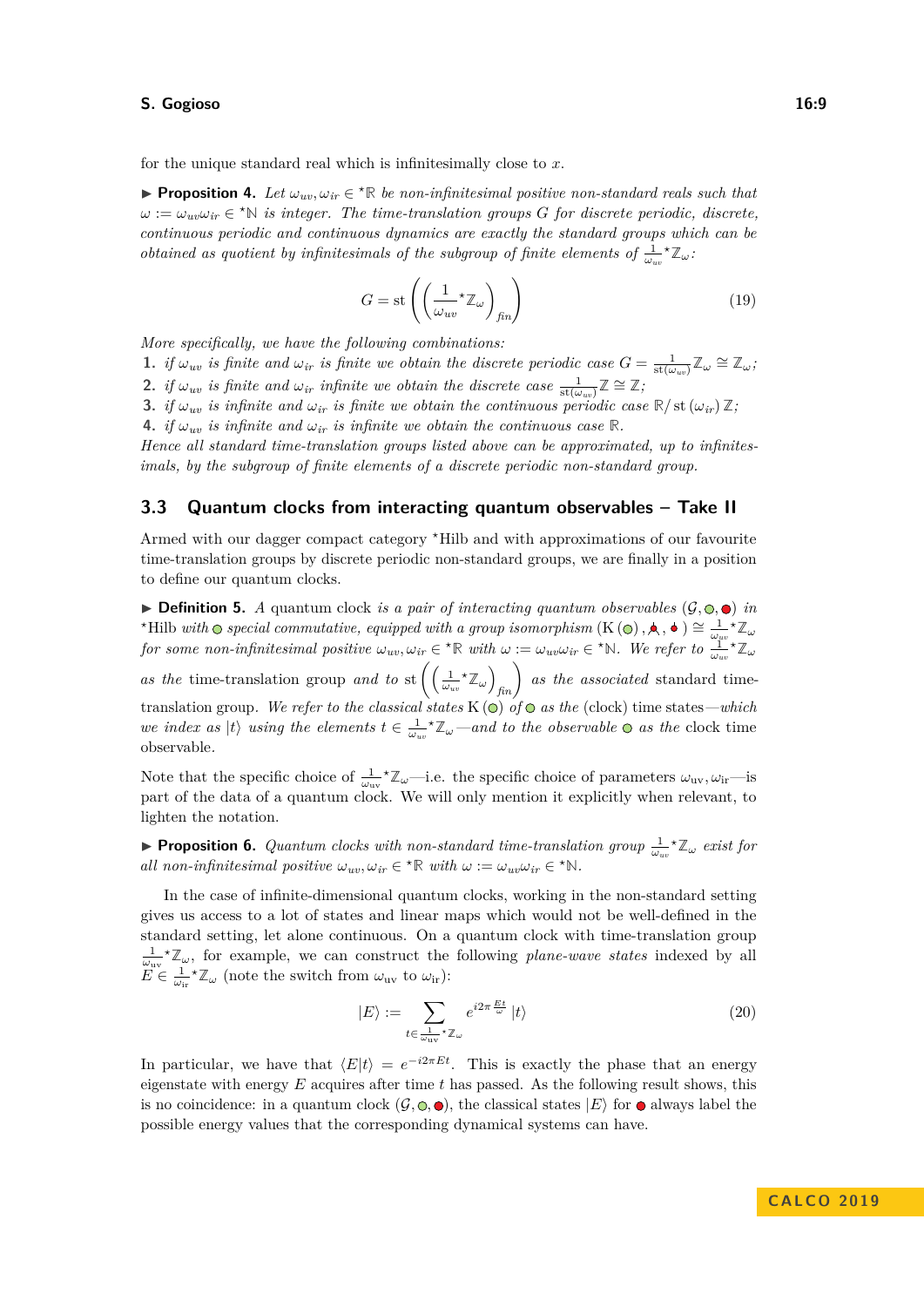#### **16:10 A Diagrammatic Approach to Quantum Dynamics**

 $\triangleright$  **Proposition 7.** In a quantum dynamical system with standard time-translation group  $G$ , *the possible values for energy are always canonically labelled by the elements of the Pontryagin dual*  $G^{\wedge}$ *. If*  $(G, \circledcirc, \bullet)$  *is a quantum clock with time-translation group*  $\frac{1}{\omega_{uv}} \star \mathbb{Z}_{\omega}$ *, the classical states for*  $\bullet$  *are the plane-wave states of Equation* [\(20\)](#page-8-0) *and we have*  $(K(\bullet), \land, \bullet) \cong \frac{1}{\omega_i} * \mathbb{Z}_{\omega}$ . *If G is the standard time-translation group associated to the quantum clock then:*

$$
G^{\wedge} = \text{st}\left(\left(\frac{1}{\omega_{ir}} \star \mathbb{Z}_{\omega}\right)_{fin}\right) \tag{21}
$$

*Hence the classical states of canonically label the possible energy levels for quantum dynamical systems that can be synchronised with the clock.*

When  $E$  and  $t$  are both finite—i.e. when they have direct physical significance—we can manually check that st  $(e^{-i2\pi E t})$  yields the expected phase in the various models. In all four cases we have st  $(e^{-i2\pi E t}) = e^{-i2\pi \operatorname{st}(E) \operatorname{st}(t)}$ , with the domains of st (*t*) and st (*E*) ensuring that the expression is well-defined under all circumstances.

- **1.** For continuous dynamics, st  $(t) \in \mathbb{R}$  and st  $(E) \in \mathbb{R}$  and there are no issues.
- **2.** For continuous periodic dynamics, st  $(t) \in \mathbb{R}/T\mathbb{Z}$ , so we need st  $(E) \in \frac{1}{T}\mathbb{Z}$  for the phase to be well-defined. Indeed,  $\frac{1}{T}\mathbb{Z}$  is the standard group we obtain when  $\omega_{ir} = T$ .
- **3.** For discrete dynamics, st  $(t) \in \mathbb{Z}$  and values of st  $(E)$  differing by 1 will give the exact same phase: to have an exact correspondence, we therefore need st  $(E) \in \mathbb{R}/\mathbb{Z}$ . Indeed,  $\mathbb{R}/\mathbb{Z}$  is the standard group we obtain when  $\omega_{uv} = 1$ .
- **4.** For discrete periodic dynamics, we have st  $(t) \in \mathbb{Z}_{\omega}$ . This combines the requirements on st  $(E)$  from both the previous cases: values of st  $(E)$  differing by 1 will correspond to the same phase, and the phase is only well-defined if  $\text{st}(E)$  is divisible by  $\omega$ . Indeed, the standard group we obtain in this case  $(\omega_{uv} = 1 \text{ and } \omega_{ir} = \omega)$  is st  $(E) \in \frac{1}{\omega} \mathbb{Z}_{\omega}$ .

In light of the above, we adopt the following definition.

 $\triangleright$  **Definition 8.** Let  $(\mathcal{G}, \odot, \bullet)$  be a quantum clock. We refer to the classical states  $|E\rangle$  of  $\bullet$ *as* clock energy states *and to the observable as the* clock energy observable*.*

# **4 Quantum Dynamical Systems**

In the previous Section, we have shown that certain pairs of interacting quantum observables in the dagger compact category *?*Hilb can be used to model quantum clocks, i.e. quantum systems with additional structure singling out certain clock time states and the desired time-translation group structure on them. In this Section, we switch our attention to quantum dynamical systems.

# **4.1 Quantum Dynamical Systems**

Let  $(G, \circ, \bullet)$  be a quantum clock and consider an algebra  $\alpha : \mathcal{H} \otimes \mathcal{G} \to \mathcal{H}$  for the dagger Frobenius monad  $\otimes \bullet$ . We look at the endomorphisms  $\alpha_t : \mathcal{H} \to \mathcal{H}$  obtained by evaluating the algebra on clock time states  $|t\rangle$ :

$$
\alpha_t = \begin{array}{c} \begin{array}{c} \begin{array}{c} \hline \begin{array}{c} \hline \begin{array}{c} \hline \hline \end{array}} \\ \hline \hline \end{array}} \\ \hline \begin{array}{c} \hline \end{array}} \end{array} \end{array} \tag{22}
$$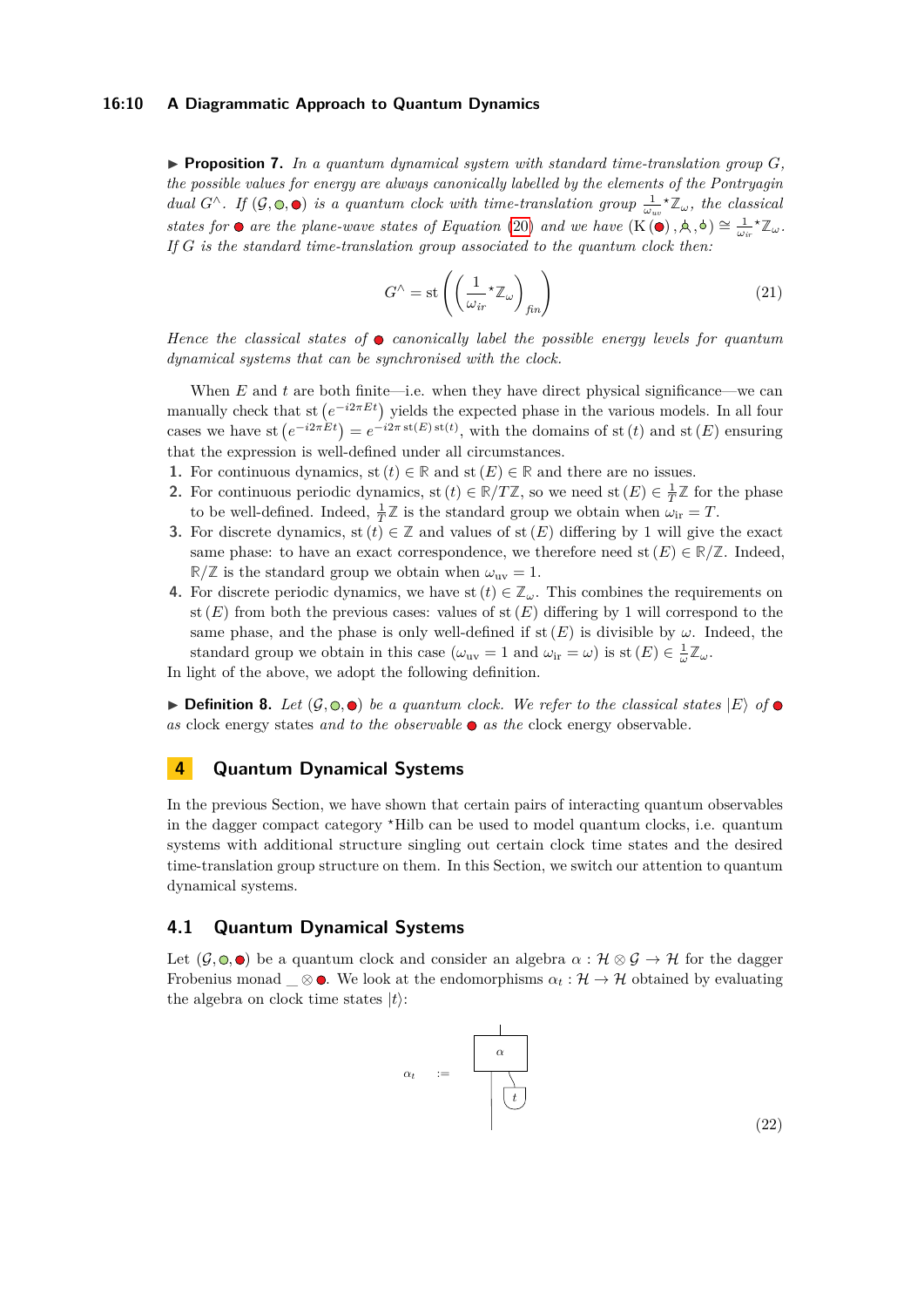In terms of those endomorphisms, the defining equations for algebras take the following form:



But these are exactly the equations defining a unitary representation  $(\alpha_t)_t$  of the timetranslation group! Clearly, we are off to a good start.

Algebras for the monad  $\_\otimes$  form a category, with morphisms  $\Phi : \alpha \to \beta$  from an algebra  $\alpha: \mathcal{H} \otimes \mathcal{G} \to \mathcal{H}$  to another algebra  $\beta: \mathcal{K} \otimes \mathcal{G} \to \mathcal{K}$  given by the linear maps  $\Phi: \mathcal{H} \to \mathcal{K}$  which satisfy the following equation:



Because the monad  $\otimes \bullet$  is obtained from a monoid which is part of a pair  $(\bullet, \bullet)$  of interacting quantum observables with  $\circ$  commutative, the category of algebras has a symmetric monoidal structure, with the tensor product  $\alpha \otimes \beta$  of two algebras defined as follows:

> *α β* (25)

The following result shows that the category of algebras captures exactly quantum dynamical systems, equivariant maps between them and their natural notion of composition.

<span id="page-10-0"></span>**Proposition 9.** *Let*  $(G, \mathbb{O}, \bullet)$  *be a quantum clock. The algebras*  $\alpha$  *for the dagger Frobenius monad*  $\otimes$   $\otimes$  *such that*  $\alpha_t$  *is near-standard for all t correspond to quantum dynamical systems for the standard time-translation, i.e. strongly continuous unitary representations*  $(\text{st }(\alpha_t))_{\text{st}(t) \in G}$  *of the standard time-translation group. Morphisms between algebras correspond to equivariant maps for the representations. Tensor product of algebras corresponds to synchronised composition of quantum dynamical systems:*



(26)

**C A L CO 2 0 1 9**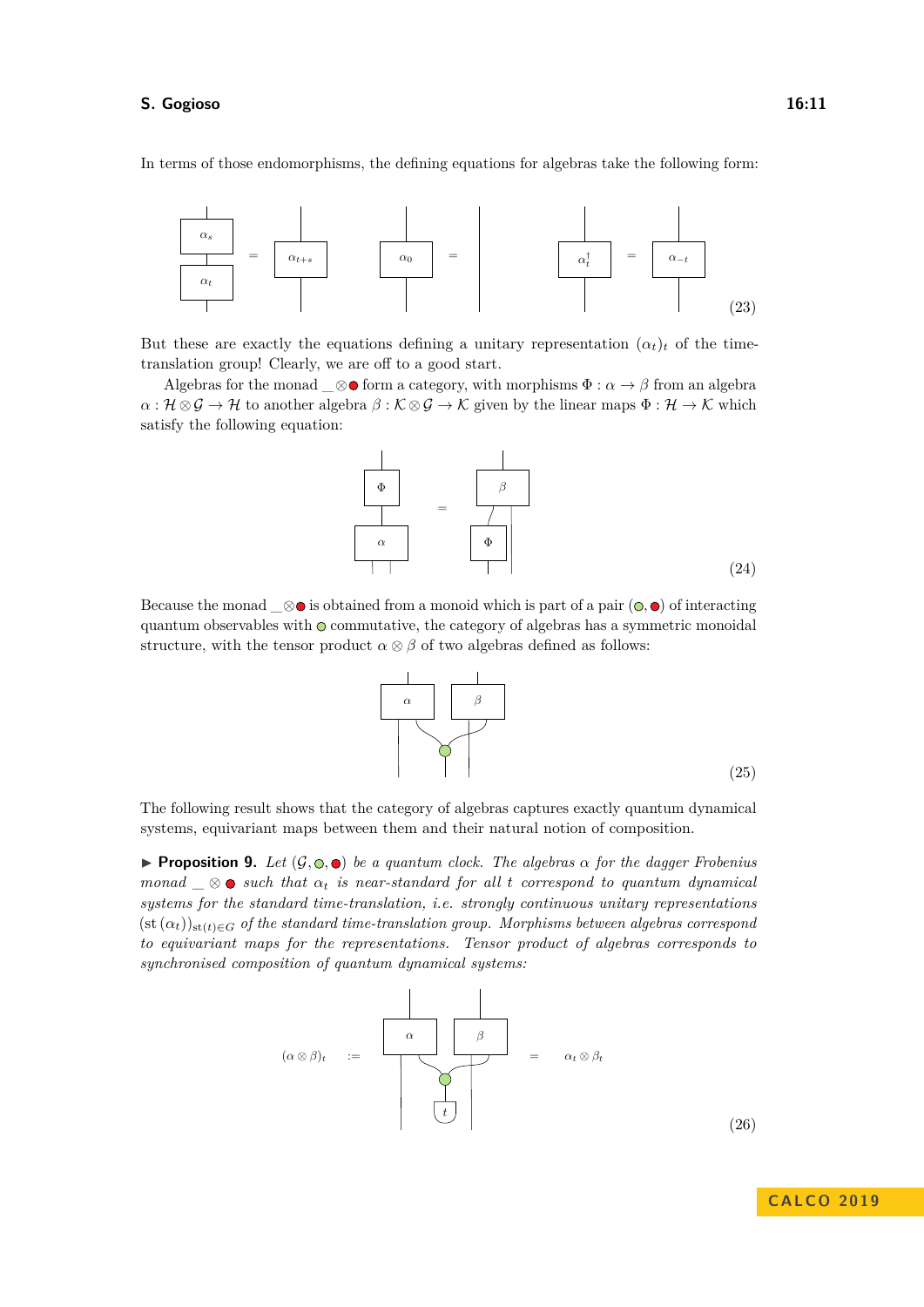#### **16:12 A Diagrammatic Approach to Quantum Dynamics**

 $\triangleright$  **Definition 10.** Let  $(G, \circledcirc, \bullet)$  be a quantum clock. A quantum dynamical system for the *quantum clock is an algebra for the dagger Frobenius monad \_* ⊗ *. Morphisms of algebras will be referred to as* equivariant maps *between quantum dynamical systems. Tensor product of algebras will be referred to as* synchronised parallel composition *of quantum dynamical systems.*

# **4.2 States and histories**

States of a system are a static concept. In a quantum dynamical system, we are instead more interested in the evolution of states under the dynamics:



(27)

(28)

For a generic dynamical system *H*—e.g. seen as a topological space—the evolution of a state under the dynamics is usually written as a *flow-line*  $\Psi : \mathbb{R} \to H$ , a map from the time object to the dynamical system associating a state  $\Psi(t) \in H$  to each instant point *t* in time (with the obvious generalisation from continuous dynamics to the other three kinds). This is not, however, an exact correspondence in general: a given map  $\mathbb{R} \to H$  is often not going to be the flow-line of a state.

As we mentioned before, the traditional perspective on time in quantum dynamics is that time is an external classical parameter, so the definition of state evolution through flow-lines suffers from the issue described above. In our framework, on the other hand, "time" lives inside the same category as the quantum systems it governs, incarnated into the quantum clocks that tick it. We can exploit the additional algebraic structure available to show that flow-lines, realised inside the category of algebras, correspond exactly to the evolutions of states in quantum dynamical systems.

<span id="page-11-0"></span>**Proposition 11.** Let  $(G, \mathbb{O}, \bullet)$  be a quantum clock and  $\alpha : \mathcal{H} \otimes \mathcal{G} \to \mathcal{H}$  be a quantum *dynamical system for it. Then is also a quantum dynamical system for it—the quantum clock itself, governed by its own time. The morphisms of algebras*  $\Psi : \mathbf{A} \to \alpha$ *:* 



*are exactly the evolutions of states of* H *under the dynamics of α. We refer to such morphisms as the* histories *of states.*

# **4.3 Hamiltonians**

Hamiltonians are often the very first concept that students of quantum dynamics are introduced to, so it may be surprising that we have not mentioned them so far. The reason for such a delay is that this work adopts a view of dynamics as time-translation symmetry,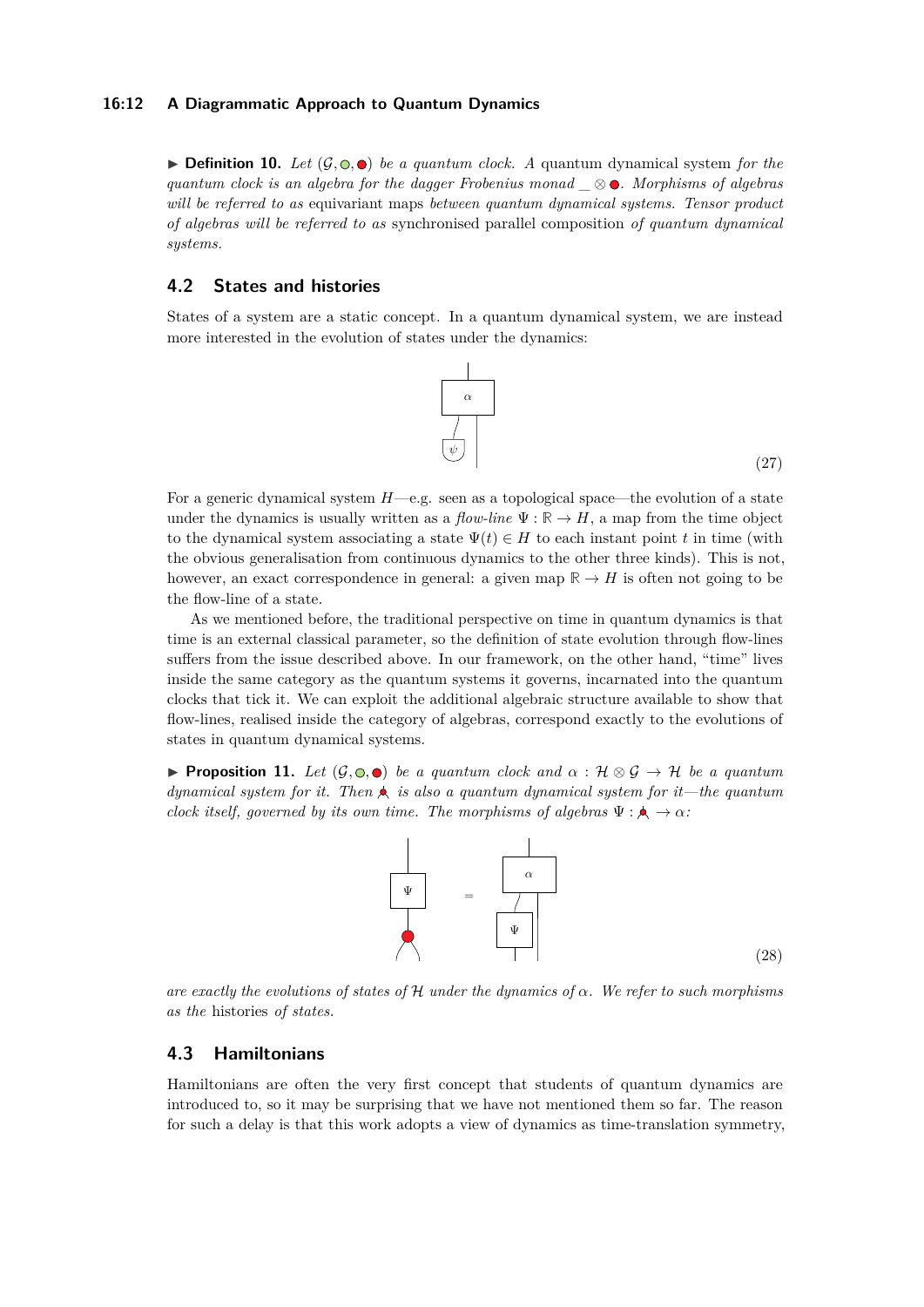rather than as solution of certain differential equations: our objects of primary concern are unitary representations, not their infinitesimal generators. That said the *Hamiltonian*—as the energy observable of a quantum dynamical system—is of paramount physical interest, so we now proceed to characterise it in our framework.

In previous sections, we have considered the dagger Frobenius monad  $\_\otimes$  (with associated dagger Frobenius comonad  $\otimes \bullet$  and we have seen that the algebras of  $\otimes \bullet$ capture dynamics. We have also seen, when talking about quantum clocks, that the other quantum observable in the interacting pair, namely  $\odot$ , is somehow associated with energy: one naturally wonders whether there is an algebraic connection between —which is dual to —and Hamiltonians—which are dual to dynamics.

An alternative characterisation of a quantum observable is in terms of complete families of projectors. A complete family of projectors  $(P_E : \mathcal{H} \to \mathcal{H})_{E \in X}$  is characterised by the following equations:



If the labels for the projectors  $P_E$  are taken from the clock energy states  $E$ , as necessary for the projectors associated with a Hamiltonian, then the equations above can be equivalently rewritten diagrammatically as the equations for coalgebras of the dagger Frobenius comonad  $\_\otimes$   $\odot$ :



In the literature, these are also referred to as *projector-valued spectra* [\[8\]](#page-16-17). We can give such coalgebras an operational interpretation as coherent versions of quantum measurements: if we feed a state  $|\psi\rangle$  of H in input, we obtain in output an entangled state  $\sum_{E} P_E |\psi\rangle \otimes |E\rangle$ of  $\mathcal{H} \otimes \mathcal{G}$ . Subsequently measuring  $\mathcal{G}$  in the  $(|E\rangle)_E$  basis yields the usual von Neumann non-demolition measurement corresponding to the complete family of orthogonal projectors  $(P_E)_E$ : if outcome *E* is observed, the state in *H* has collapsed to  $P_E |\psi\rangle$ .

Given a quantum dynamical system  $\alpha$ , we now show how to obtain the coalgebra for \_ ⊗ corresponding to its Hamiltonian. We will do so by proving Schrödinger's Equation. In its differential version, Schrödinger's Equation states that if  $|\psi_E\rangle$  is an energy eigenstate with energy *E* then the evolution of  $|\psi_E\rangle$  in a quantum dynamical system  $\alpha$  is given by the following equation:

$$
i\hbar \frac{d}{dt} \alpha_t \left| \psi_E \right\rangle = E \left| \psi_E \right\rangle \tag{31}
$$

The following exponentiated version of Schrödinger's Equation provides the symmetry equivalent of the usual differential equation:

$$
\alpha_t |\psi_E\rangle = e^{-i2\pi Et} |\psi_E\rangle \tag{32}
$$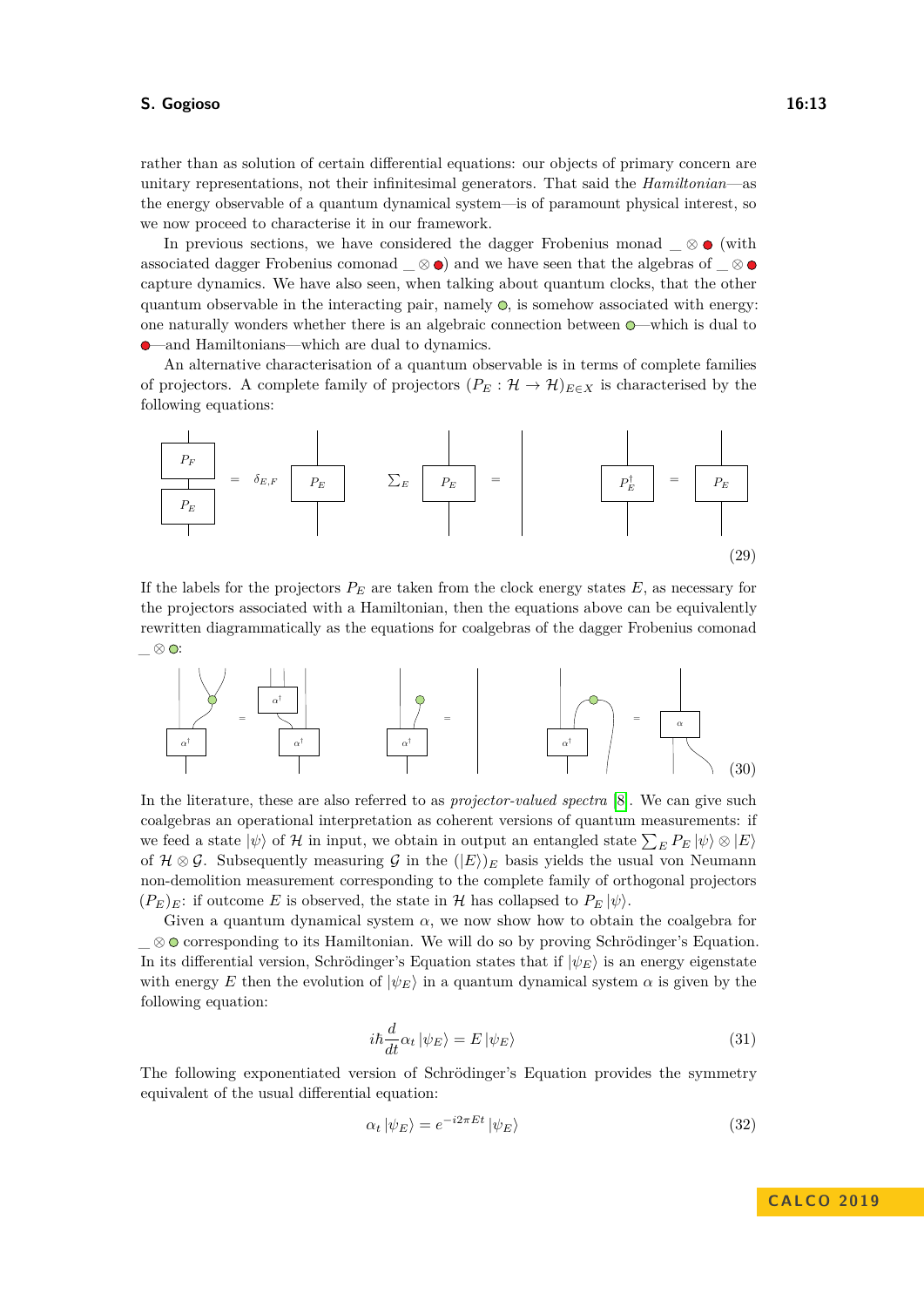#### **16:14 A Diagrammatic Approach to Quantum Dynamics**

where we have chosen energy and time units such that  $h := 2\pi\hbar = 1$ .

<span id="page-13-0"></span>**► Proposition 12.** Let  $(G, \circledcirc, \bullet)$  be a quantum clock and  $\alpha : \mathcal{H} \otimes \mathcal{G} \rightarrow \mathcal{H}$  be a quantum *dynamical system for it.* Then  $\alpha^{\dagger}$  :  $\mathcal{H} \to \mathcal{H} \otimes \mathcal{G}$  *is a coalgebra for the dagger Frobenius comonad*  $\otimes$   $\odot$ , with projectors  $P_E$  *labelled by clock energy states*  $|E\rangle$ *:* 

$$
P_E \qquad := \qquad \qquad \overline{E^{\dagger}} \frac{1}{\omega}
$$
\n
$$
(\alpha)^{\dagger} \qquad (33)
$$

*Note that*  $\frac{1}{\omega} = \frac{1}{N_{\odot}}$  *is the normalisation factor for the state*  $|E\rangle$ *. The states invariant under projector P<sup>E</sup> satisfy Schrödinger's Equation for energy E:*



*recalling that*  $\langle E|t \rangle = e^{-i2\pi E t}$ *. Hence the projectors*  $P_E$  *are exactly the projectors onto the energy eigenspaces of the quantum dynamical system, so that*  $\alpha^{\dagger}$  *is the projector-valued spectrum for the Hamiltonian observable.*

**• Definition 13.** Let  $(G, \circledcirc, \bullet)$  be a quantum clock with time-translation group  $\frac{1}{\omega_{uv}} \star \mathbb{Z}_{\omega}$  and *let*  $\alpha : \mathcal{H} \otimes \mathcal{G} \to \mathcal{H}$  *be a quantum dynamical system for it. The Hamiltonian for*  $\alpha$  *is the coalgebra*  $\alpha^{\dagger}$ *. The* energy eigenstates *for*  $\alpha$  *corresponding to clock energy*  $E \in \frac{1}{\omega_{ir}} \mathbb{Z}_{\omega}$  *are the states*  $|\psi\rangle$  *satisfying the following equation:* 



The simplicity and elegance of the characterisation given above for the Hamiltonian—the coalgebra obtained as adjoint of the algebra capturing the quantum dynamical system showcases the power of the coherent approach we have adopted. By quantising clocks, the dual information about time/dynamics and energy is now held by the very same object: if we want to switch perspective, we only need to switch observable. This form of *diagrammatic time/energy duality* will make it possible, in the coming section, to derive extremely compact diagrammatic proofs for some result of fundamental importance in quantum dynamics.

# **5 Cornerstone Results**

In the previous Section, we have established a clear parallel between the language of quantum dynamics and the language of algebra. In this Section, we use that parallel to re-establish three cornerstone results of quantum dynamics in diagrammatic terms.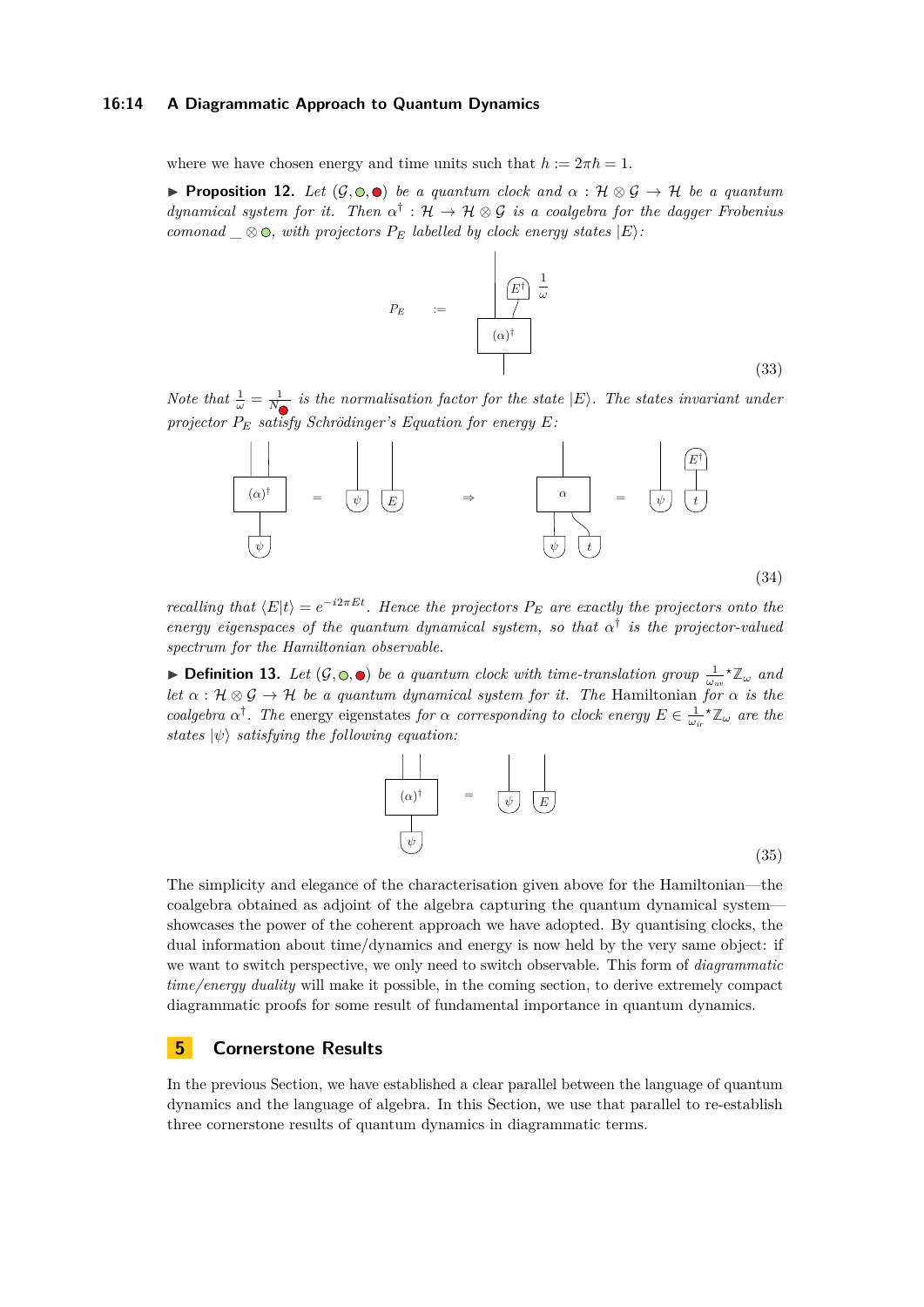### **5.1 Weyl Canonical Commutation Relations**

Traditionally, the Heisenberg Canonical Commutation Relations characterise the duality between position and momentum observables in the differential generators picture. The Weyl Canonical Commutation Relations characterise the corresponding duality of position and momentum observables in the symmetry picture, by specifying a braiding relation between the space-translation symmetry and the momentum-boost symmetry. When time is quantised, the duality between time-translation symmetry  $T_t$  and energy-shift symmetry  $S_E$ in a quantum clock can similarly be characterised by the Weyl CCRs, as follows:

$$
S_E T_t = e^{i2\pi E t} T_t S_E \tag{36}
$$

This can be equivalently expressed in terms of the adjoint of *SE*, to match the exact formulation of our result below:

$$
S_E^{\dagger} T_t = e^{-i2\pi E t} T_t S_E^{\dagger} \tag{37}
$$

In our formalism, the Weyl CCRs are an immediate consequence of a diagrammatic axiom of interacting quantum observables.

<span id="page-14-0"></span>▶ **Proposition 14.** *The Weyl CCRs for time and energy duality are an immediate consequence of the bialgebra law:*



*recalling that*  $\langle E|t \rangle = e^{-i2\pi E t}$ .

### **5.2 Stone's Theorem on 1-parameter unitary groups**

Stone's Theorem on 1-parameter unitary groups is a key result in dynamics, showing that dynamics can be uniquely reconstructed from the Hamiltonian observable. In the symmetry picture, it can be stated as follows:

$$
\alpha_t = \int_{G^\wedge} e^{-i2\pi Et} P_E dE \tag{39}
$$

where *G* is the time-translation group,  $\alpha$  is the quantum dynamical system and  $P_E$  are the projectors on the energy eigenspaces. We are working in the non-standard settings, so that the integral  $\int_{G} \wedge dE$  is really just a sum. [\[25\]](#page-17-11)

<span id="page-14-1"></span>I **Proposition 15.** *Stone's Theorem is a consequence of diagrammatic time-energy duality:*



*recalling that*  $\langle E|t \rangle = e^{-i2\pi E t}$ .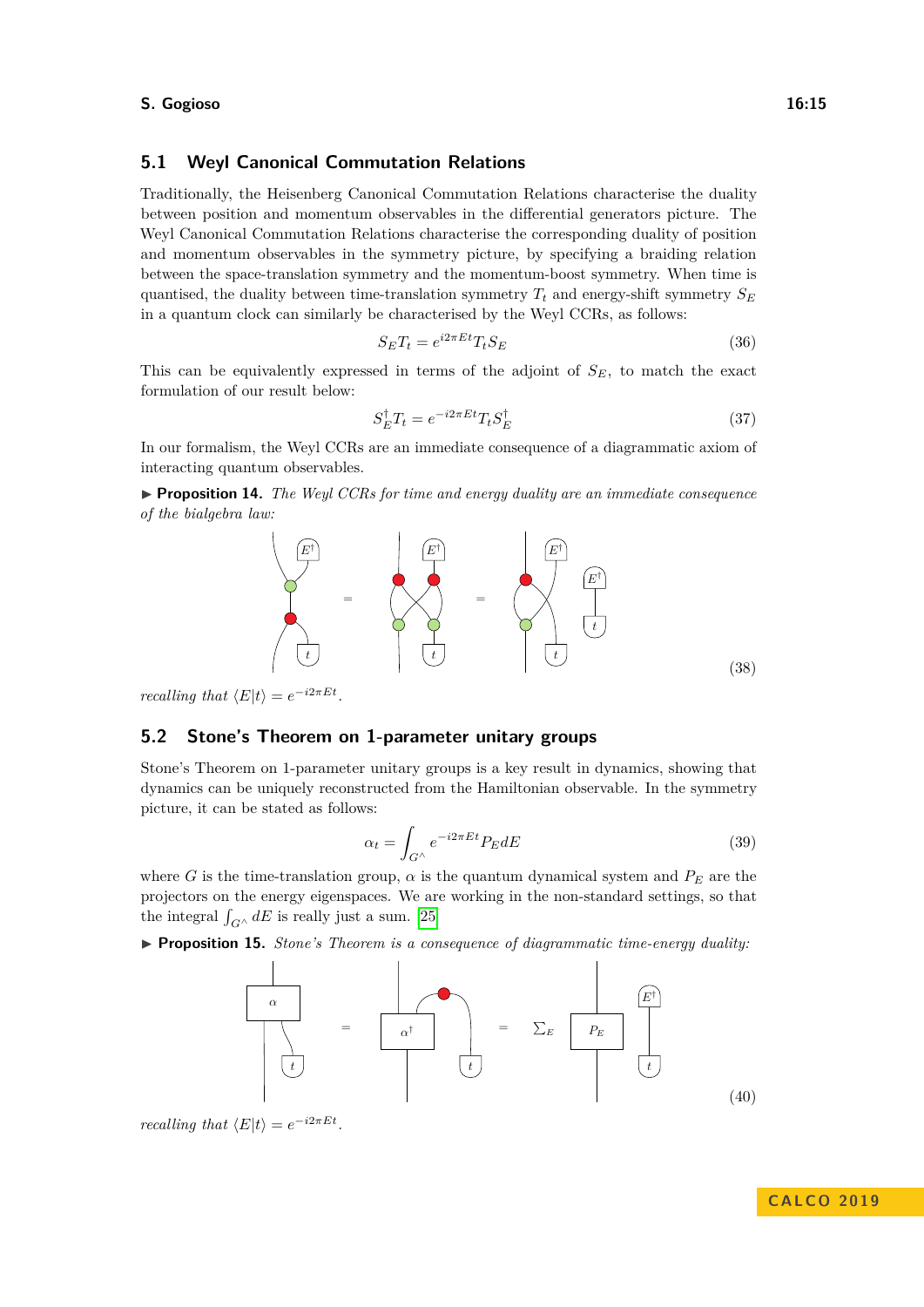#### **16:16 A Diagrammatic Approach to Quantum Dynamics**

### **5.3 von Neumann's Mean Ergodic Theorem**

In a rather precise sense, von Neumann's Mean Ergodic Theorem is the inverse of Stone's Theorem, showing that the Hamiltonian observable can be reconstructed from the dynamics. The usual formulation of von Neumann's Theorem only talks about the ground energy eigenspace, but an equivalent formulation can be used to reconstruct all energy eigenspaces:

$$
P_E = \frac{1}{|G|} \int_G e^{i2\pi Et} \alpha_t dt
$$
\n(41)

where *G* is the time-translation group,  $\alpha$  is the quantum dynamical system and  $P_E$  are the projectors on the energy eigenspaces. By  $|G|$  we literally mean the size of  $G$ , which is a well-defined scalar  $|G| = \omega$  in the non-standard world: physically, this is the volume  $\omega = \omega_{\rm uv} \omega_{\rm ir}$  of time-energy configuration space. The equation above is the limit-free, nonstandard equivalent of the usual formulation of von Neumann's theorem in terms of limits. As with Stone's Theorem before, the integral  $\int_G dt$  is really just a sum  $\sum$  in the non-standard setting.

<span id="page-15-0"></span>I **Proposition 16.** *von Neumann's Mean Ergodic Theorem is a consequence of diagrammatic time-energy duality:*



*recalling that*  $\langle t|E \rangle = e^{i2\pi E t}$ .

# **6 Conclusions**

In this work, we have presented a diagrammatic framework to reason about quantum dynamics, using algebras and coalgebras for a monad and a comonad induced by a pair of interacting quantum observables. We have been able to treat dynamics, both discrete and continuous, of finite- and infinite-dimensional quantum systems, thanks to the rich tool-set provided by hyperfinite non-standard Hilbert spaces. We have shown that our framework yields completely straightforward diagrammatic proofs of some key results in quantum dynamics.

In future work, we will explore the foundational and computational implications of our new framework. Specifically, we will detail the applications to the problem of time observable and to the formulation of Feynman's Clock, already sketched in the author's DPhil Thesis [\[13\]](#page-16-10).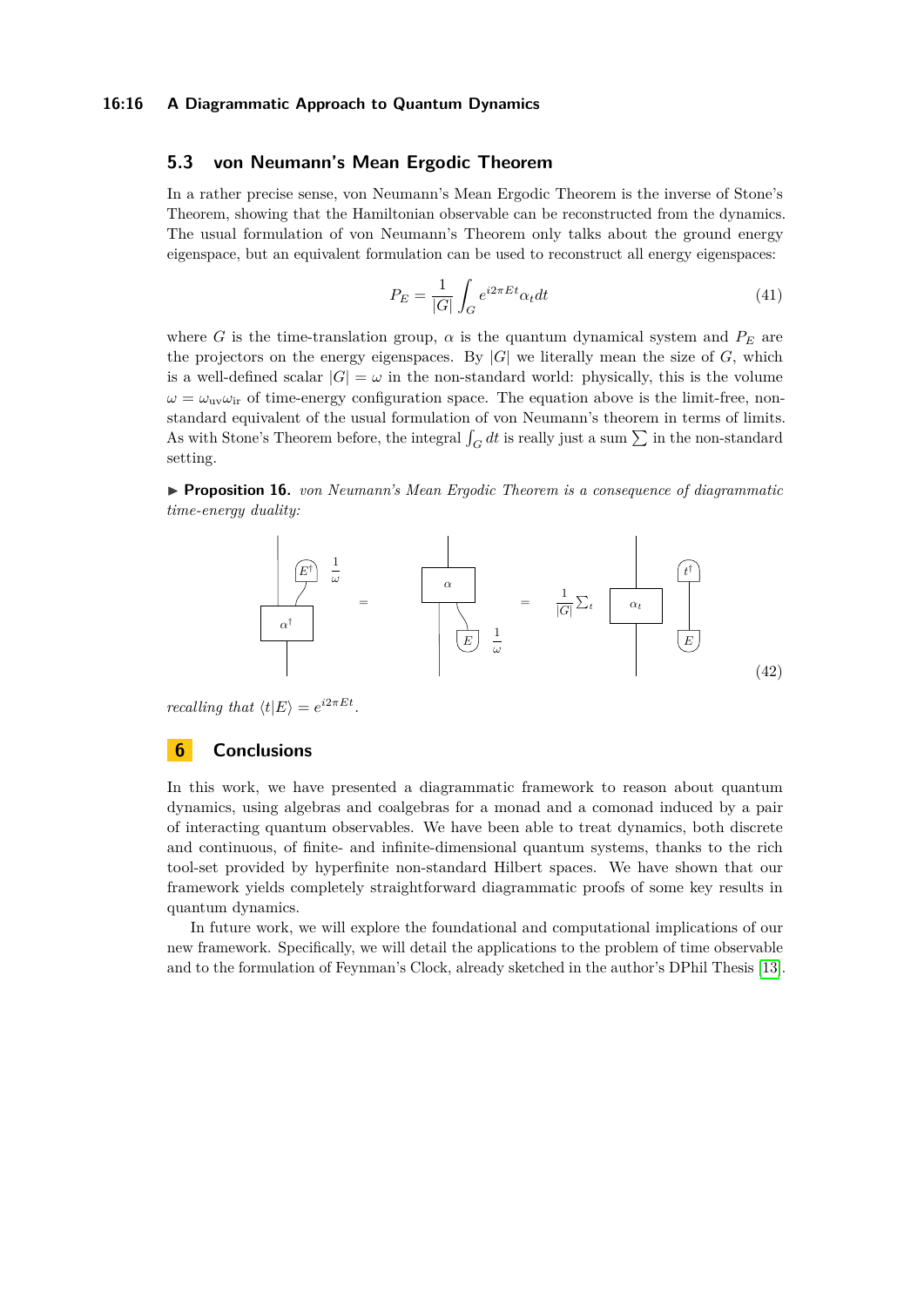#### **References**

- <span id="page-16-0"></span>**1** Samson Abramsky and Bob Coecke. A categorical semantics of quantum protocols. In *Proceedings of the 19th Annual IEEE Symposium on Logic in Computer Science, 2004.*, pages 415–425. IEEE, 2004. [doi:10.1109/LICS.2004.1319636](http://dx.doi.org/10.1109/LICS.2004.1319636).
- <span id="page-16-1"></span>**2** Samson Abramsky and Bob Coecke. Categorical Quantum Mechanics. In K. Engesser, Gabbay D. M., and Lehmann D., editors, *Handbook of Quantum Logic and Quantum Structures*, pages 261–323. Elsevier, 2009. [doi:10.1016/B978-0-444-52869-8.50010-4](http://dx.doi.org/10.1016/B978-0-444-52869-8.50010-4).
- <span id="page-16-15"></span>**3** Samson Abramsky and Chris Heunen. H\*-algebras and nonunital frobenius algebras: first steps in infinite-dimensional categorical quantum mechanics. *Clifford Lectures, AMS Proceedings of Symposia in Applied Mathematics*, 71:1–24, 2012. URL: <http://arxiv.org/abs/1011.6123>.
- <span id="page-16-13"></span>**4** Jeremy Butterfield. On time in quantum physics. In Heather Dyke and Adrian Bardon, editors, *A Companion to the Philosophy of Time*. John Wiley & Sons Ltd, 2014.
- <span id="page-16-3"></span>**5** Bob Coecke and Ross Duncan. Interacting quantum observables: categorical algebra and diagrammatics. *New Journal of Physics*, 13(4):043016, 2011. [doi:10.1088/1367-2630/13/4/](http://dx.doi.org/10.1088/1367-2630/13/4/043016) [043016](http://dx.doi.org/10.1088/1367-2630/13/4/043016).
- **6** Bob Coecke, Ross Duncan, Aleks Kissinger, and Quanlong Wang. Strong complementarity and non-locality in categorical quantum mechanics. In *Proceedings of the 2012 27th Annual IEEE/ACM Symposium on Logic in Computer Science*, pages 245–254. IEEE Computer Society, 2012. [doi:10.1109/LICS.2012.35](http://dx.doi.org/10.1109/LICS.2012.35).
- <span id="page-16-2"></span>**7** Bob Coecke and Aleks Kissinger. *Picturing Quantum Processes: A First Course in Quantum Theory and Diagrammatic Reasoning*. Cambridge University Press, 2017. [doi:10.1017/](http://dx.doi.org/10.1017/9781316219317) [9781316219317](http://dx.doi.org/10.1017/9781316219317).
- <span id="page-16-17"></span>**8** Bob Coecke and Dusko Pavlovic. Quantum measurements without sums. In G. Chen, L. Kauffman, and S. Lamonaco, editors, *Mathematics of Quantum Computing and Technology*. Taylor and Francis, 2007. URL: <https://arxiv.org/abs/quant-ph/0608035>.
- <span id="page-16-5"></span>**9** Bob Coecke, Dusko Pavlovic, and Jamie Vicary. A new description of orthogonal bases. *Mathematical Structures in Computer Science*, 23(3):555–567, 2013. [doi:10.1017/S0960129512000047](http://dx.doi.org/10.1017/S0960129512000047).
- <span id="page-16-4"></span>**10** Ross Duncan and Kevin Dunne. Interacting frobenius algebras are hopf. In *Proceedings of the 31st Annual ACM/IEEE Symposium on Logic in Computer Science*, pages 535–544. ACM, 2016. [doi:10.1145/2933575.2934550](http://dx.doi.org/10.1145/2933575.2934550).
- <span id="page-16-11"></span>**11** Richard P Feynman. Simulating physics with computers. *International journal of theoretical physics*, 21(6):467–488, 1982. [doi:10.1007/BF02650179](http://dx.doi.org/10.1007/BF02650179).
- <span id="page-16-12"></span>**12** Richard P Feynman. Quantum mechanical computers. *Foundations of physics*, 16(6):507–531, 1986. [doi:10.1007/BF01886518](http://dx.doi.org/10.1007/BF01886518).
- <span id="page-16-10"></span>**13** Stefano Gogioso. *Categorical Quantum Dynamics*. PhD thesis, University of Oxford, 2017. URL: <https://arxiv.org/abs/1709.09772>.
- <span id="page-16-7"></span>**14** Stefano Gogioso and Fabrizio Genovese. Infinite-dimensional Categorical Quantum Mechanics. *Electronic Proceedings in Theoretical Computer Science*, 236:51–69, 2017. [doi:10.4204/EPTCS.](http://dx.doi.org/10.4204/EPTCS.236.4) [236.4](http://dx.doi.org/10.4204/EPTCS.236.4).
- <span id="page-16-8"></span>**15** Stefano Gogioso and Fabrizio Genovese. Towards Quantum Field Theory in Categorical Quantum Mechanics. *Electronic Proceedings in Theoretical Computer Science*, 266:349–366, 2018. [doi:10.4204/EPTCS.266.22](http://dx.doi.org/10.4204/EPTCS.266.22).
- <span id="page-16-9"></span>**16** Stefano Gogioso and William Zeng. Generalised Mermin-type non-locality arguments. *Logical Methods in Computer Science*, 15(2), 2019. URL: <https://lmcs.episciences.org/5402>.
- <span id="page-16-16"></span>**17** Robert Goldblatt. *Lectures on the hyperreals. An introduction to nonstandard analysis.* Springer-Verlag, 1998.
- <span id="page-16-6"></span>**18** Chris Heunen and Martti Karvonen. Monads on dagger categories. *Theory and Applications of Categories*, 31(35):1016–1043, 2016. URL: <https://arxiv.org/abs/1602.04324>.
- <span id="page-16-14"></span>**19** Jan Hilgevoord. Time in quantum mechanics: a story of confusion. *Studies In History and Philosophy of Science Part B: Studies In History and Philosophy of Modern Physics*, 36(1):29–60, 2005. [doi:10.1016/j.shpsb.2004.10.002](http://dx.doi.org/10.1016/j.shpsb.2004.10.002).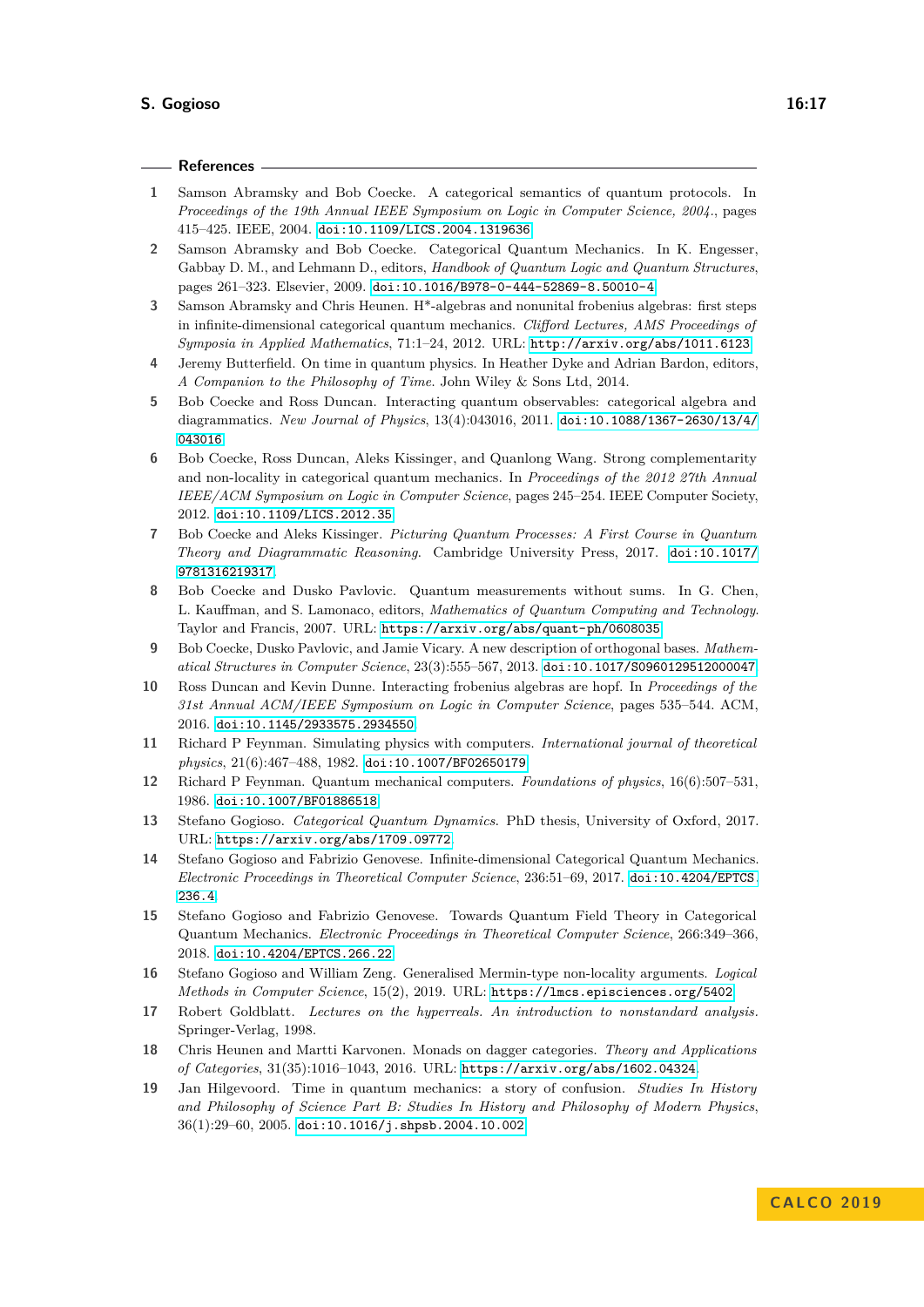#### **16:18 A Diagrammatic Approach to Quantum Dynamics**

- <span id="page-17-0"></span>**20** André Joyal and Ross Street. The geometry of tensor calculus, i. *Advances in mathematics*, 88(1):55–112, 1991. [doi:10.1016/0001-8708\(91\)90003-P](http://dx.doi.org/10.1016/0001-8708(91)90003-P).
- <span id="page-17-5"></span>**21** Aleks Kissinger. *Pictures of Processes: Automated Graph Rewriting for Monoidal Categories and Applications to Quantum Computing*. PhD thesis, University of Oxford, 2012. URL: <https://arxiv.org/abs/1203.0202>.
- <span id="page-17-10"></span>**22** Jarrod R. McClean, John A. Parkhill, and Alán Aspuru-Guzik. Feynman's clock, a new variational principle, and parallel-in-time quantum dynamics. *Proceedings of the National Academy of Sciences*, 110(41):E3901–E3909, 2013. [doi:10.1073/pnas.1308069110](http://dx.doi.org/10.1073/pnas.1308069110).
- <span id="page-17-6"></span>**23** Thomas Pashby. Time and quantum theory: A history and a prospectus. *Studies in History and Philosophy of Science Part B: Studies in History and Philosophy of Modern Physics*, 52:24–38, 2015. [doi:10.1016/j.shpsb.2015.03.002](http://dx.doi.org/10.1016/j.shpsb.2015.03.002).
- <span id="page-17-7"></span>**24** Bryan W Roberts. *Time, symmetry and structure: A study in the foundations of quantum theory*. PhD thesis, University of Pittsburgh, 2012. URL: [http://d-scholarship.pitt.edu/](http://d-scholarship.pitt.edu/12533) [12533](http://d-scholarship.pitt.edu/12533).
- <span id="page-17-11"></span>**25** Abraham Robinson. *Non-standard analysis*. Princeton University Press, 1974.
- <span id="page-17-1"></span>**26** Peter Selinger. A survey of graphical languages for monoidal categories. In Bob Coecke, editor, *New Structures for Physics*, volume 813 of *Lecture Notes in Physics*, pages 289–355. Springer, 2011. [doi:10.1007/978-3-642-12821-9\\\_4](http://dx.doi.org/10.1007/978-3-642-12821-9_4).
- <span id="page-17-4"></span>**27** Jamie Vicary. Categorical formulation of finite-dimensional quantum algebras. *Communications in Mathematical Physics*, 304(3):765–796, 2011. [doi:10.1007/s00220-010-1138-0](http://dx.doi.org/10.1007/s00220-010-1138-0).
- <span id="page-17-8"></span>**28** Hermann Weyl. Quantenmechanik und gruppentheorie. *Zeitschrift für Physik*, 46(1-2):1–46, 1927. [doi:10.1007/BF02055756](http://dx.doi.org/10.1007/BF02055756).
- <span id="page-17-9"></span>**29** Hermann Weyl. *The theory of groups and quantum mechanics*. Dover Publications Inc., New York, 1950.
- <span id="page-17-2"></span>**30** Stanisław L. Woronowicz. Compact matrix pseudogroups. *Communications in Mathematical Physics*, 111(4):613–665, 1987. [doi:10.1007/BF01219077](http://dx.doi.org/10.1007/BF01219077).
- <span id="page-17-3"></span>**31** Stanisław L. Woronowicz. Compact quantum groups. *Symétries quantiques (Les Houches, 1995)*, 845(884):98, 1998.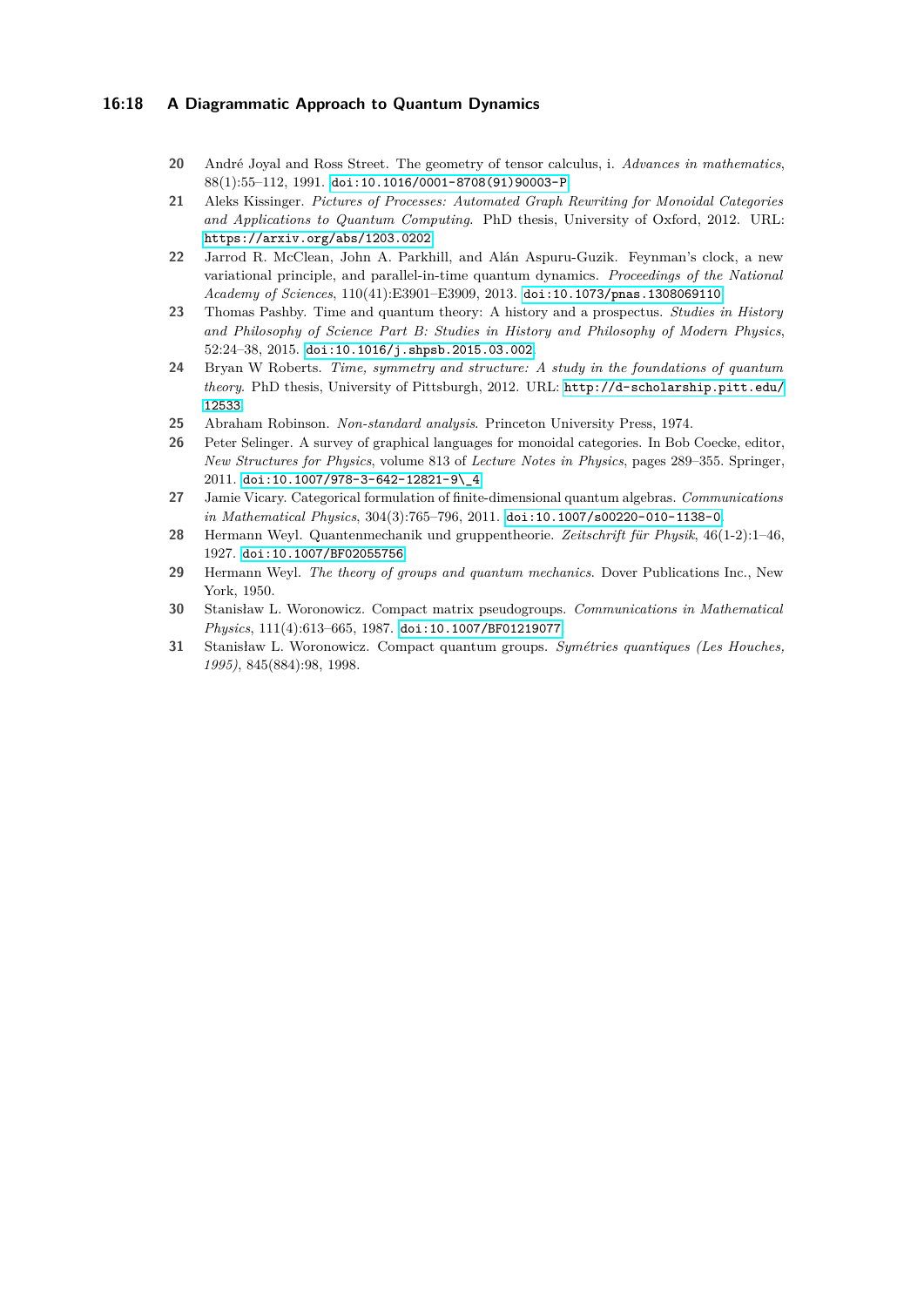# **A Categorical Quantum Mechanics**

*Categorical quantum mechanics* takes its roots in the seminal work [\[1,](#page-16-0) [2\]](#page-16-1) and a detailed treatment of the first decade of work in the field can be found in the 900+ page monograph [\[7\]](#page-16-2). Here we recap some fundamentals of the formalism, for the benefit of readers from different communities who may be unfamiliar with them.

# **A.1 Symmetric monoidal categories**

The general motivation behind the application of category-theoretic tools lies in the intuition that the features distinguishing quantum theory from classical physics can be understood in terms of the way quantum processes compose, sequentially and in parallel: this forms the basis of the *process-theoretic* description of quantum theory. The mathematical arena for such process-theoretic description is that of symmetric monoidal categories:

- physical systems are objects;  $\blacksquare$
- processes between systems are morphisms;  $\overline{a}$
- sequential composition of processes is composition of morphisms;  $\overline{a}$
- parallel composition of processes is tensor product of morphisms;  $\overline{a}$
- the process of doing nothing to a system is the identity morphism; ÷
- the tensor product of objects is interpreted as a joint system;  $\overline{\phantom{a}}$
- the tensor unit is interpreted as a trivial system.

Of special interest in categorical quantum mechanics is the symmetric monoidal category fHilb of finite-dimensional Hilbert spaces and complex linear maps between them (with the tensor product of Hilbert spaces as tensor product of objects and the Kronecker product of complex matrices as tensor product of morphisms).

Monoidal categories have a natural diagrammatic formalism—see [\[26\]](#page-17-1) for a comprehensive survey—in which systems/objects *A* are depicted as wires and processes/morphisms  $f : A \rightarrow$ *B* are depicted as boxes.



Tensor product of systems is depicted by stacking the corresponding wires side-by-side horizontally. As a convention, we draw our diagrams bottom-to-top, so that the wire(s) corresponding to the domain of a morphism (the *inputs* of the process) are at the bottom and the wire(s) corresponding to the codomain of a morphism (the *outputs* of the process) are at the top, so that a generic morphism/process  $f : A_1 \otimes ... \otimes A_n \to B_1 \otimes ... \otimes B_m$  is depicted as follows:

$$
\begin{array}{c}\n\text{outputs} \rightarrow B_1 \cdots B_m \\
\hline\n\end{array}
$$
\n
$$
\begin{array}{c}\n\downarrow \\
f \\
\hline\n\end{array}
$$
\n
$$
\text{inputs} \rightarrow A_1 \cdots A_n
$$
\n(44)

Sequential composition  $g \circ f : A \to C$  of two processes  $f : A \to B$  and  $g : B \to C$  is depicted by stacking the corresponding boxes vertically and connecting the output wires of *f* to the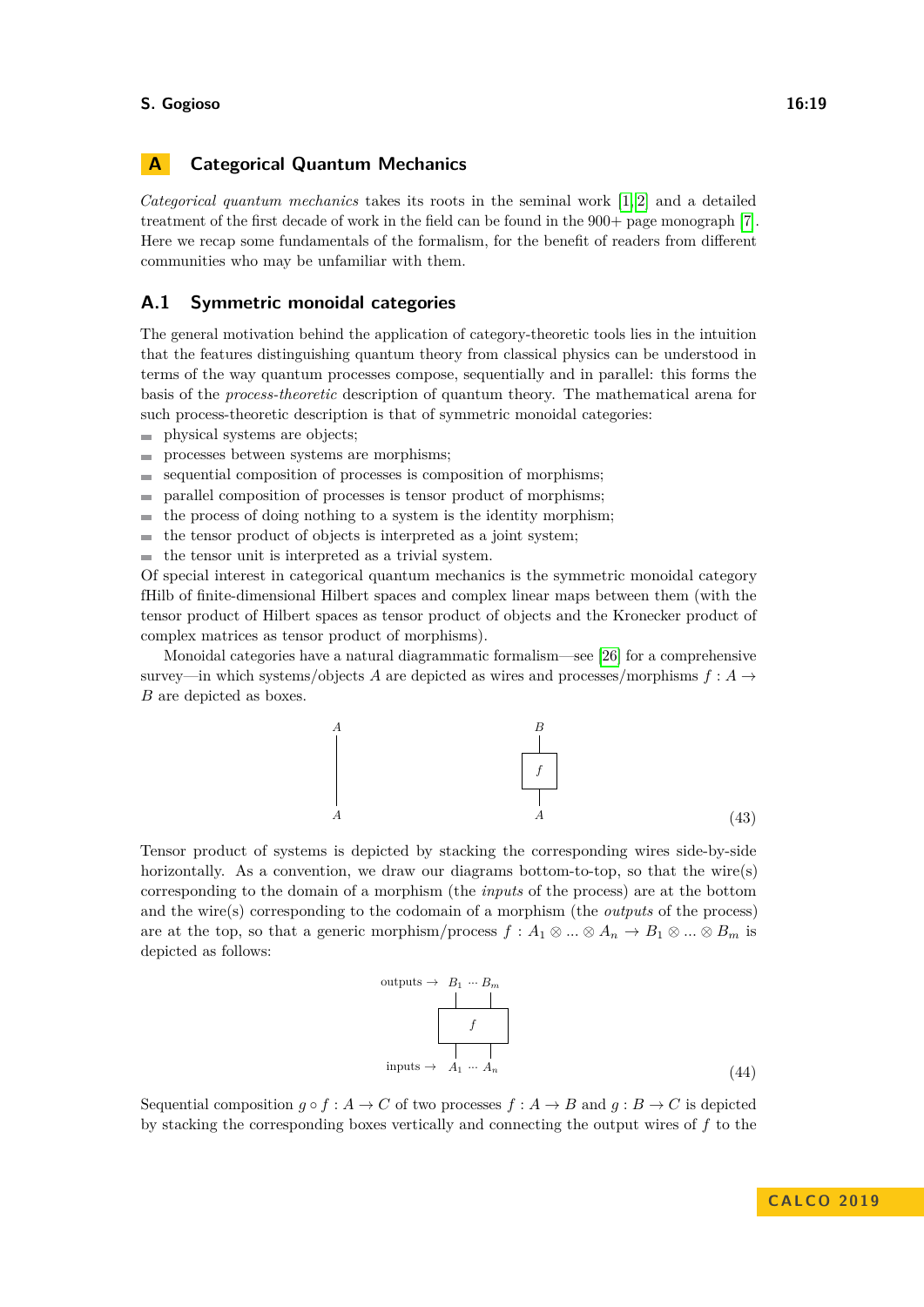#### **16:20 A Diagrammatic Approach to Quantum Dynamics**

input wires of *g*; parallel composition  $f \otimes g : A \otimes C \to B \otimes D$  of two processes  $f : A \to B$ and  $g: C \to D$  is depicted by stacking the corresponding boxes side-by-side horizontally; the symmetry isomorphisms  $A \otimes B \to B \otimes A$  are depicted by a crossing of the wires:



Two diagrams are considered equal if they are equal up to isotopy, keeping the (relative ordering of the) input and output endpoints fixed: this principle is often referred to as "only topology matters". For example, a special case of bifunctoriality for the tensor product holds by "sliding" the two boxes vertically (on the left), while naturality of the symmetry isomorphism is obtained by "sliding boxes through each other" over a wire crossing (on the right):



Planar isotopy is sufficient for monoidal categories. For symmetric monoidal categories, on the other hand, a little amount of 4d space is used for sliding across wire crossings.

### **A.2 States, scalars and effects**

Special cases of boxes are those without any input and/or any output wires:



Boxes with no input wires are called *states* and they correspond to the process of producing something in a system starting from nothing (aka the trivial system). In the category fHilb, states correspond exactly to vectors in a Hilbert space, i.e. to kets  $|\psi\rangle$ . Boxes with no inputs nor outputs are called *scalars*. In the category fHilb, scalars correspond to complex numbers *ξ* and we will write them as floating numbers. Finally, boxes with no outputs are called *effects*. In the category fHilb, effects correspond exactly to covectors in a Hilbert space, i.e. to bras  $\langle a|$ . Effects can be though of as the process of conditioning on the outcome of a (non-degenerate demolition) quantum measurement: applied to a state in a system, an effect returns a complex number (the norm squared of which yields the outcome probability, according to the Born rule).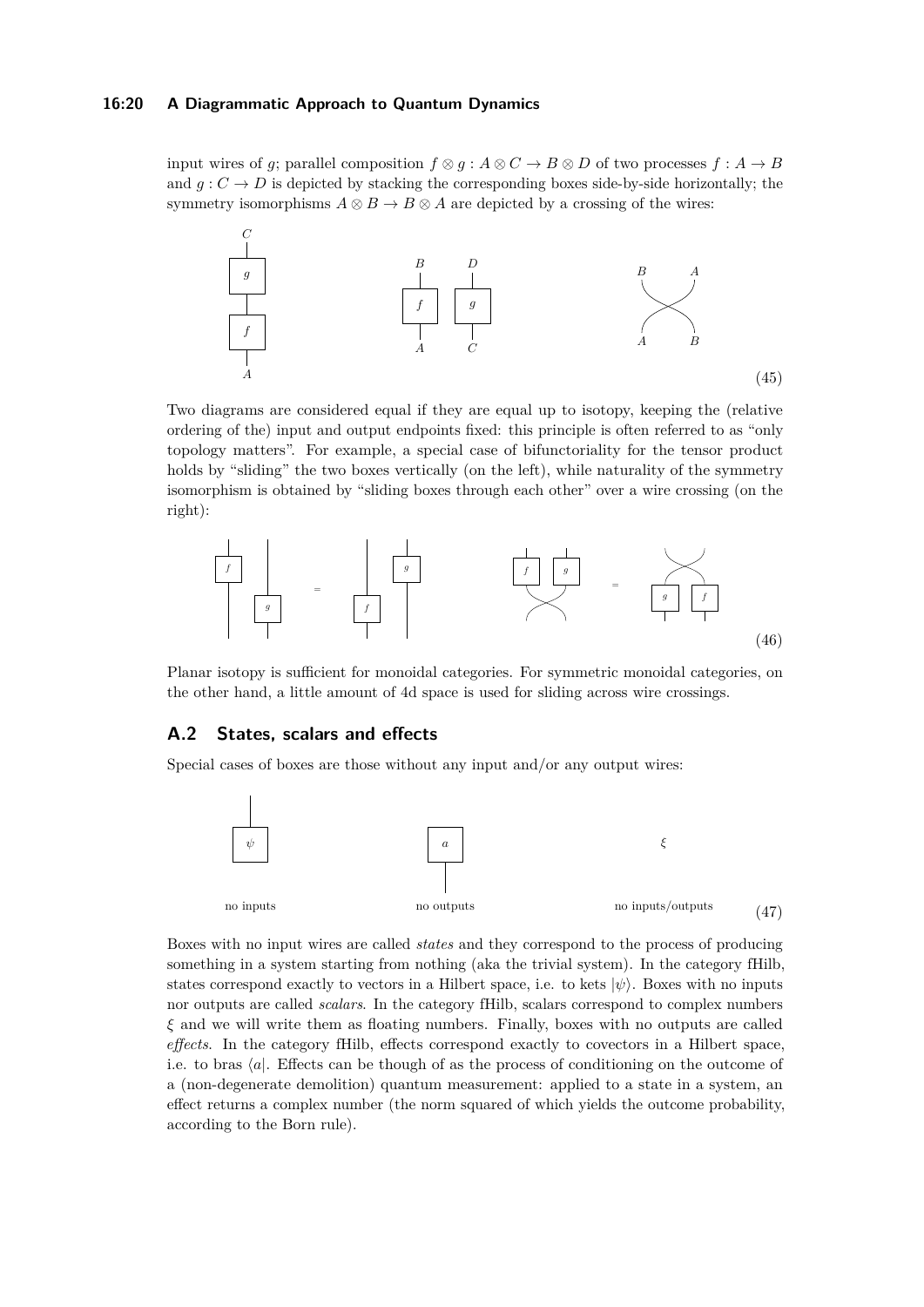# **A.3 Dagger symmetric monoidal categories**

The symmetric monoidal categories of interest in categorical quantum mechanics are equipped with an involutive op-functor, the *dagger*, which sends morphisms  $f: A \rightarrow B$  to morphisms  $f^{\dagger}: B \to A$ . In the diagrammatic formalism, the dagger is depicted as a vertical mirror symmetry:



In the dagger symmetric monoidal category fHilb, the dagger is (chosen to be) the operation of taking the adjoint (i.e. the conjugate transpose of matrices). In particular, the dagger sends a state  $|\psi\rangle$  to the corresponding effect  $\langle \psi |$  and vice-versa. On scalars, the dagger acts as complex conjugation  $\xi^{\dagger} = \xi^*$ .

### **A.4 Quantum observables**

Some boxes have special significance and a special notation is reserved to them. The most important case is that of *symmetric special*  $\dagger$ -Frobenius algebras  $\mathbf{Q} := (\mathcal{H}, \mathbf{A}, \mathbf{A}, \mathbf{A}, \mathbf{A}, \mathbf{A})$ : these are depicted by coloured dots with wires connected to them—lovingly referred to as *spiders* in the literature—and the axioms defining them are given in the main text.

The reason why special symmetric †-Frobenius algebras are of key interest in categorical quantum mechanics is their correspondence in the category fHilb to quantum observables, i.e. to finite-dimensional C\*-algebras [\[27\]](#page-17-4). In particular, *commutative* special †-Frobenius algebras—often referred to as *classical structures* in the literature—correspond bijectively to orthonormal bases, where the basis vectors  $|g\rangle$  in each basis are given by the *classical states* for the algebra, i.e. those satisfying the Equation [\(5\)](#page-1-0). For a given orthonormal basis  $(|g\rangle)_q$ , the comultiplication is obtained as  $\forall := \sum_g (|g\rangle \otimes |g\rangle) \langle g|$ , i.e. the map  $|g\rangle \mapsto |g\rangle \otimes |g\rangle$ , the counit as  $\varphi := \sum_{g} \langle g |$ , i.e. the map  $|g\rangle \mapsto 1$ , the multiplication  $A$  and unit  $\varphi$  as their adjoints. More generally, the orthogonal projectors  $p : \mathcal{H} \to \mathcal{H}$  in a quantum observable can be characterised as the central, self-adjoint, idempotent elements for the algebra.[3](#page-20-0)

### **A.5 Dagger compact structure**

In the category fHilb, each system  $H$  is equipped with a classical structure  $\odot$  for each choice of orthonormal basis. Each such classical structure—and more generally each symmetric special †-Frobenius algebras on  $\mathcal{H}$ —induces a self-duality on  $\mathcal{H}$  through its cup and cap, because of the snake equation [\(3\)](#page-1-1), which holds by planar isotopy. The cup and cap are symmetric and related by the dagger, making fHilb a *dagger compact category*.

#### **A.6 Infinite-dimensional categorical quantum mechanics**

The main obstacle to the extension of categorical quantum mechanics to infinite dimensions is the disappearance of symmetric special †-Frobenius algebras: while it is true that for a

<span id="page-20-0"></span><sup>3</sup> See [\[27\]](#page-17-4) for the full proof and Section 2.4.2 of the author's DPhil thesis [\[13\]](#page-16-10) for a summary, noting that a left-to-right diagrammatic convention is adopted in the latter.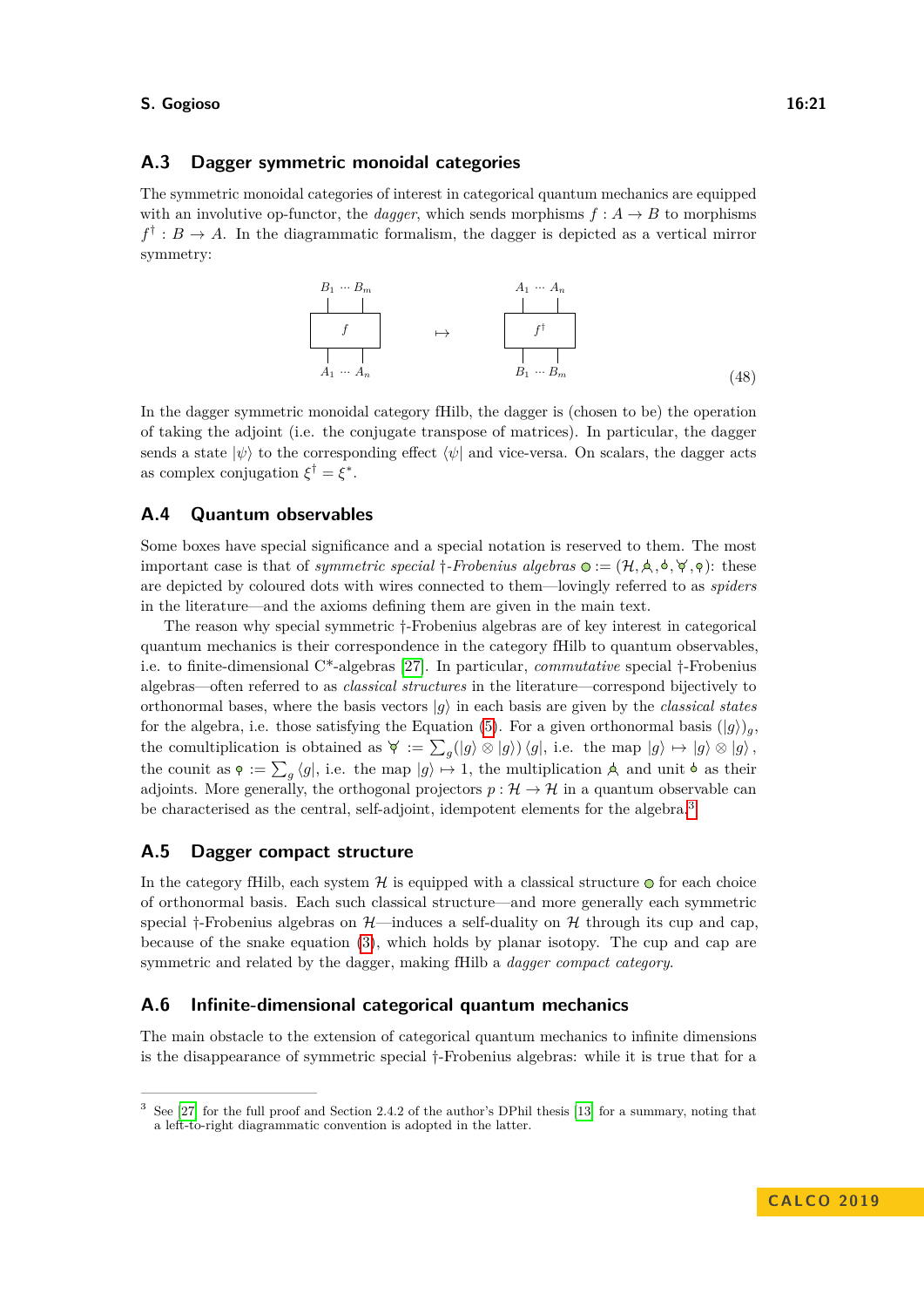#### **16:22 A Diagrammatic Approach to Quantum Dynamics**

complete orthonormal basis one can still define the comultiplication  $\forall = \sum_{n=1}^{\infty} (|n\rangle \otimes |n\rangle) \langle n|$ and multiplication  $\triangle$  [\[3\]](#page-16-15), the unit/counit would give rise to infinite-norm states  $\phi = \sum_{n=1}^{\infty} |n\rangle$ . While [\[3\]](#page-16-15) suggests it may be possible to overcome the absence of units in this context, the non-existence of infinite group algebras—necessary to this work—is intrinsically related to the presence of infinities and cannot be fixed directly.

Enter non-standard analysis. Because *approximate* units  $\phi^{(\nu)} = \sum_{n=1}^{\nu} |n\rangle$  for the algebra associated to a basis exist for all  $\nu \in \mathbb{N}$ , by Transfer Theorem [\[17,](#page-16-16) [25\]](#page-17-11) we can take  $\nu$  to be some *infinite* natural number and obtain a genuine unit  $\phi = \sum_{n=1}^{\nu} |n\rangle$ , multiplication, counit and comultiplication  $\forall = \sum_{n=1}^{\nu} (|n\rangle \otimes |n\rangle) \langle n|$  for a special commutative †-Frobenius algebra. Moreover, by Transfer Theorem we can also formulate group algebras for all abelian groups with  $\nu$  elements. The full details can be found in [\[14,](#page-16-7) [15\]](#page-16-8) and in Section 3.5 of the author's DPhil thesis [\[13\]](#page-16-10).

TL;DR: we work in the dagger compact category *?*Hilb of non-standard Hilbert spaces with dimension some non-standard natural number  $\nu \in \text{*N}$ : from the non-standard perspective these spaces are finite-dimensional, so the Transfer Theorem can be used to lift many of the structures and properties of the dagger compact category fHilb. In particular, the algebraic manipulation of vectors, matrices and scalars in *?*Hilb is analogous to that of their fHilb counterparts. When related back to standard Hilbert spaces, however, the objects of *?*Hilb cover much more than fHilb, including both the separable infinite-dimensional Hilbert spaces used in traditional quantum mechanics and the non-separable ones arising in quantum field theory.

# **B Proofs**

### **Proof of Proposition [3](#page-4-0)**

**Proof.** Substitute the antipode for its definition and apply the snake equation for  $\odot$ .

### **Proof of Proposition [4](#page-8-1)**

**Proof.** If we take  $\omega_{uv}$  finite and  $\omega_{ir}$  finite, then  $\omega = N \in \mathbb{N}$ , all elements in  $\frac{1}{\omega_{uv}} \chi_{\omega}$  are finite and taking the standard part yields  $\frac{1}{st(\omega_{uv})}\mathbb{Z}_{\omega}$ . If we take  $\omega_{uv}$  finite and  $\omega_{ir}$  infinite, then the finite elements in  $\frac{1}{\omega_{uv}}\star\mathbb{Z}_{\omega}$  are those in the form  $\frac{1}{\omega_{uv}}\mathbb{Z}$  and taking the standard part yields  $\frac{1}{\text{st}(\omega_{\text{uv}})}\mathbb{Z}$ . If we take  $\omega_{\text{uv}}$  infinite and  $\omega_{\text{ir}}$  finite, then we have the following subgroup inclusion

$$
\frac{1}{\omega_{\text{uv}}} \times \mathbb{Z}_{\omega} = \frac{\omega_{\text{ir}}}{\omega} \times \mathbb{Z}_{\omega} = \left\{ \frac{n\omega_{\text{ir}}}{\omega} \middle| n \in \mathbb{Z}_{\omega} \right\} < \mathbb{Z}_{\omega_{\text{ir}}} \times \mathbb{Z} \tag{49}
$$

All elements are finite and taking the standard part yields  $\mathbb{R}/\mathrm{st}(\omega_{ir})\mathbb{Z}$ . If we take  $\omega_{ir}$  infinite and  $\omega_{uv}$  infinite, finally, we have the following subset inclusion:

$$
\frac{1}{\omega_{\text{uv}}} \star \mathbb{Z}_{\omega} = \left\{ \frac{n}{\omega_{\text{uv}}} \middle| n \in \left\{ -\left\lfloor \frac{\omega - 1}{2} \right\rfloor, \dots, +\left\lfloor \frac{\omega}{2} \right\rfloor \right\} \right\} \subset \star \mathbb{R} \tag{50}
$$

The finite elements cover the finite elements of  $* \mathbb{R}$  with infinitesimal mesh, hence taking the standard part yields  $\mathbb{R}$ .

### **Proof of Proposition [6](#page-8-2)**

**Proof.** Because  $\omega := \omega_{uv}\omega_{ir} \in {}^{\star}\mathbb{N}$ , by the Transfer Principle we always have an object  $\mathcal{G}$ of <sup>\*</sup>Hilb with orthonormal basis  $(|e_i\rangle)_{i \in \mathcal{Z}_\omega}$ . Let  $\odot$  be the special commutative †-Frobenius